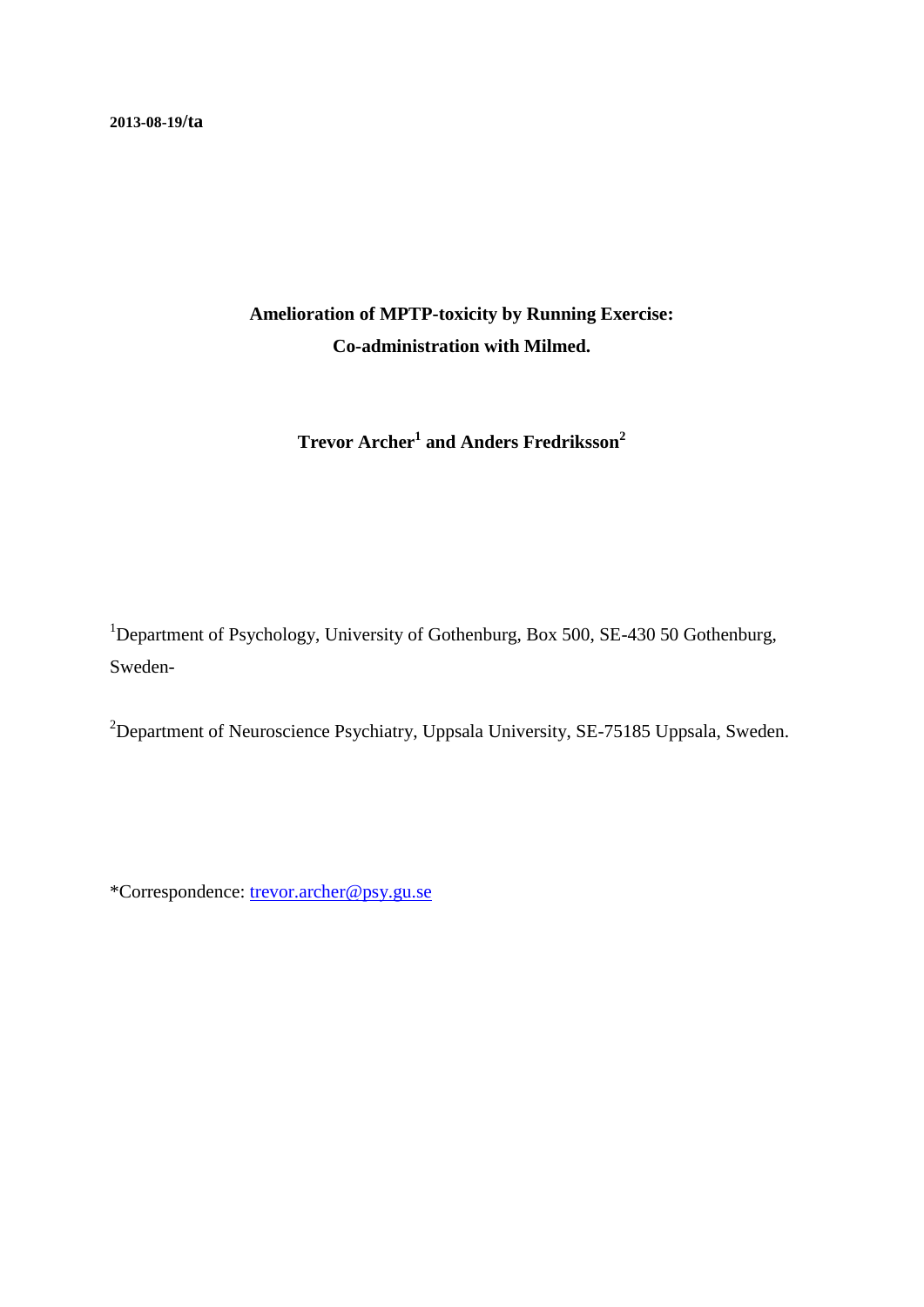# **Abstract**

Physical exercise, implying any and all activity that generates a force, through muscular activity, that disrupts a homeostatic state, holds inestimable benefits for general measures of function, quality-of-life, physical strength and endurance. It offers a nonpharmacologic, noninvasive intervention with manifest advantages for cerebral integrity during aging, enhancing brain health and plasticity. In the present study, applying the MPTP mouse model of Parkinsonism, physical exercise was combined with the electromagnetic wavelength-treated, *saccharomyces cerevisiae* yeast species, Milmed, to abolish/attenuate the marked hypokinesia induced by severe dopamine (DA) depletion over successive weeks, as well as the severe loss of DA in the striatal region of the C57/BL6 mice that were studied. The Milmed-exercise combination influenced markedly the capacity of groups of mice to exercise, as assessed during 30-min tests. It provides novel information pertaining to notions of pharmacogenomics, epigenetics, and biomarkers that are modulated by factors affecting the expression of disorder and possible therapeutic strategies.

*Key-words*: Parkinsonism – hypokinesia – dopamine – MPTP – exercise – Milmed – restoration – C57BL6 mice.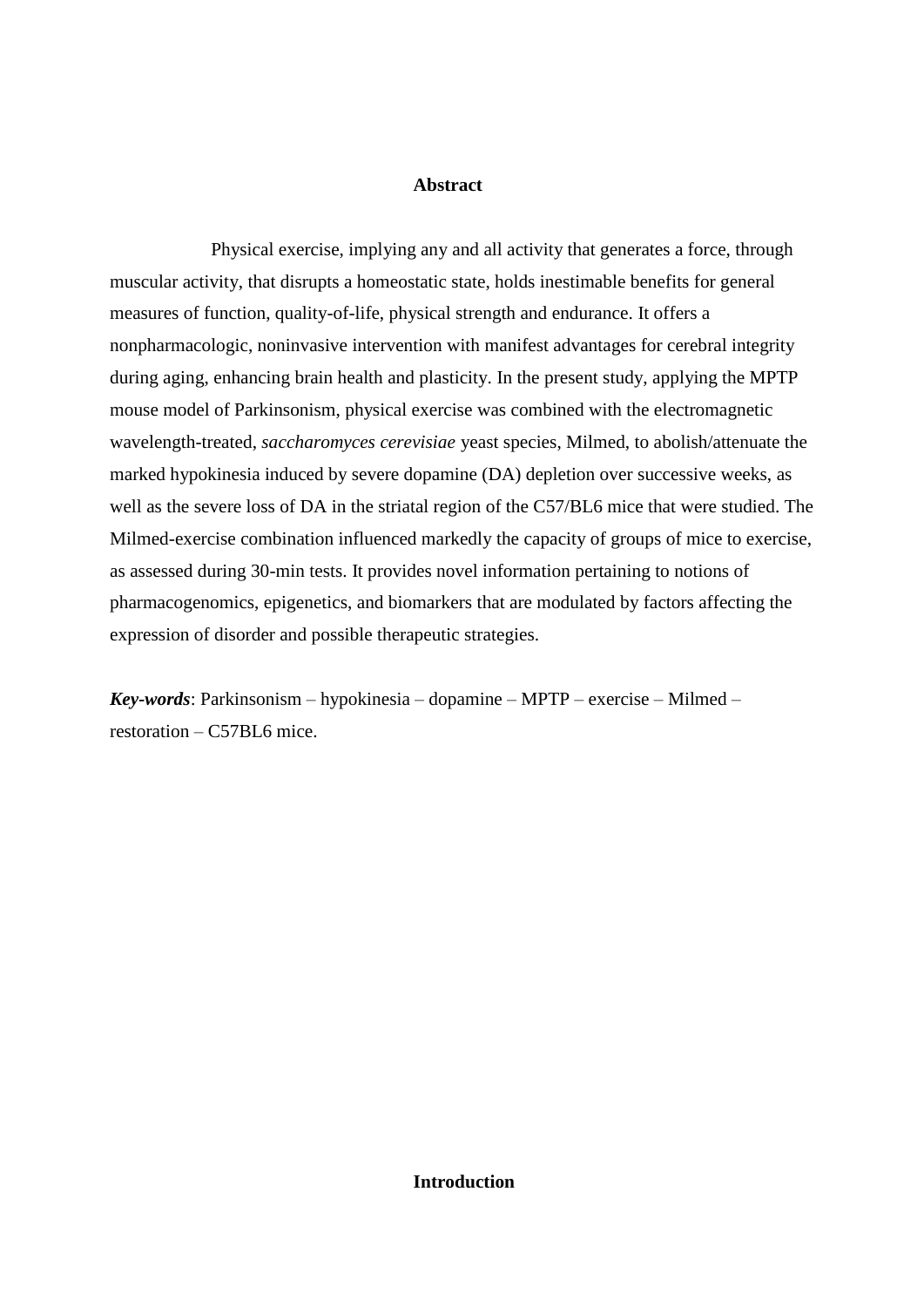It has been well-established that physical exercise both improves motor functioning and ameliorates biomarker deficits in several neuropsychiatric and neurodegenerative conditions (Archer, 2011, 2012; Archer and Kostrzewa, 2012; Archer et al., 2011a, b, 2012; Döbrössy and Nikkhah, 2012). Both clinical and laboratory evidence support the contention that exercise/activity attenuates the neurodegenerative process in Parkinson's disease (PD), as exemplified by motor performance and dopamine (DA) integrity (Archer and Fredriksson, 2010; 2012; 2013a, b; Fredriksson et al., 2011; Zigmond et al., 2009, 2012). It has been observed, for example, that motor exercise training facilitated selfrepair following unilateral striatal lesions in rats (Döbrössy and Dunnett, 2003). Several lines of evidence have indicated that genetic, environmental and neuroimmunological factors are associated with the onset and progression of disorder (Hardy et al., 2006; Holford, 2013; Lazzarini et al., 2013; Moon et al., 2009), although the evaluation of risk factors remains uncertain (McGhee et al., 2013). Inflammatory processes contribute pathogenic factors accelerating both onset and progression of PD thereby underlining the links between damaged dopaminergic neurons and microglia (Ghosh et al., 2007; Kim and Joh, 2006; Roy et al., 2012). The influence of physical exercise upon instances of brain inflammation have accumulated; for example, it has been found to ameliorate the delayed secondary biochemical and cellular changes, associated with chronic neuroinflammation and progressive neurodegeneration, after traumatic brain injury that may continue for months or even years (Piao et al., 2013). Lipopolysaccharide-induced brain inflammation disturbs neuronal maturation forced treadmill exercise and voluntary wheel exercise improved brain inflammation-induced short-term memory impairment by suppressing doublecortin expression and increasing neuronal nuclear antigen expression thereby enhancing neuronal maturation (Kim et al., 2012).

Several epidemiological, genetic, pharmacological, and imaging lines of evidence support the proposal that inflammatory processes in this specific brain region are crucial for disease progression in PD (Tufekci et al., 2012). In rats subjected to chronic, mild unpredictable stress, swimming exercise reduced proinflammatory cytokines and serum corticosterone, increased serotonin levels and reduced depression symptoms (Liu et al., 2013); it seems possible that exercise may contribute to an anti-parkinsonism agency through an antiinflammatory influence. It is currently considered to be at the forefront of interventions for PD (Earhart and Falvo, 2013; Grazina and Massaro, 2013). In this regard, Sung et al. (2012)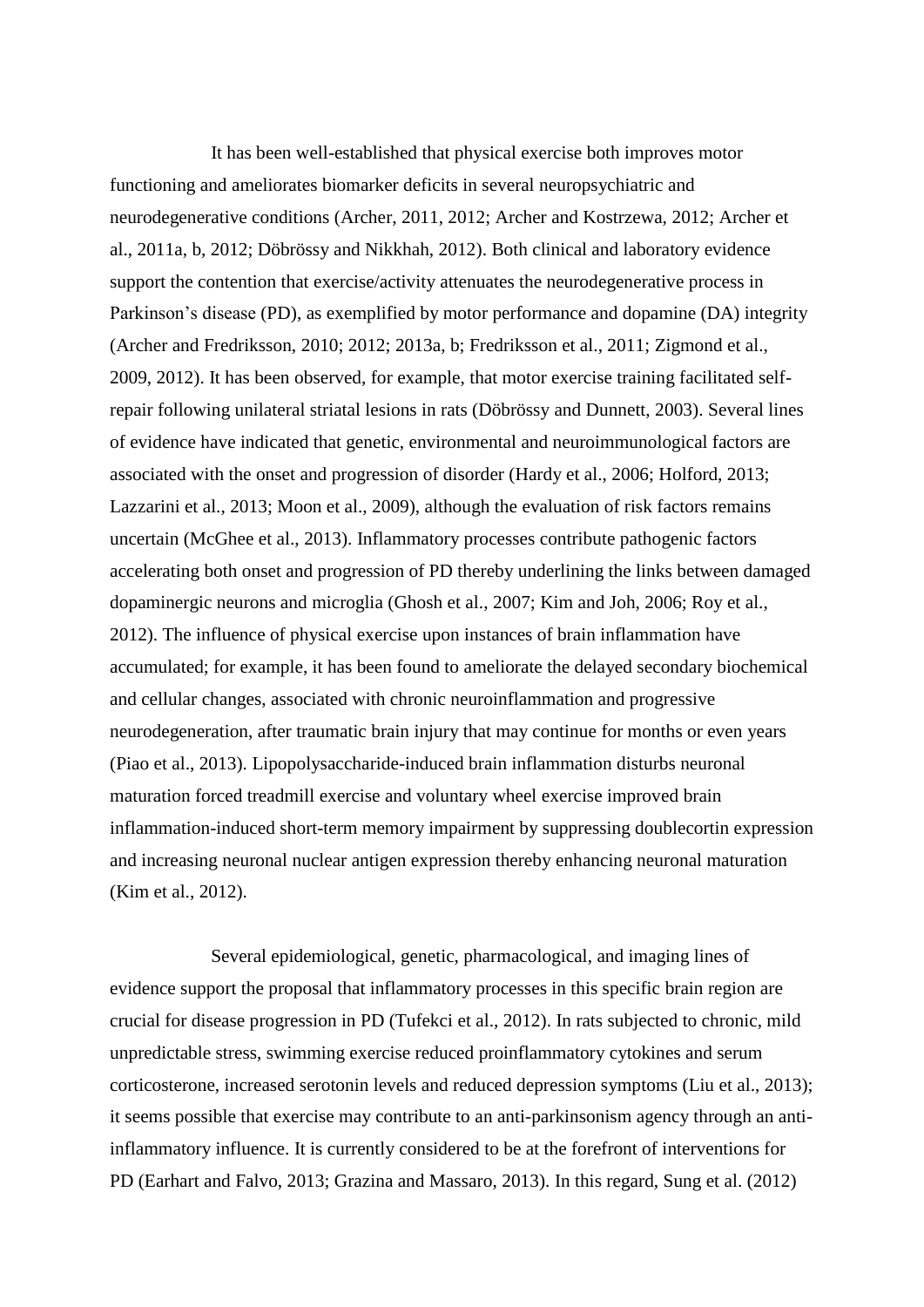have shown that treadmill exercise prevented dopaminergic neuron loss, induced by MPTP, through the inhibition of brain inflammation by suppression of microglial activation in the PD mice. Resistence training has been shown to increase fat-free mass, muscle strength and endurance, in addition to noteworthy improvements in mobility and the performance of functional tasks by PD patients in randomized and nonrandomized controlled trial studies (Brienesse and Emerson, 3013).

Multiple doses of MPTP, 20-40 mg/kg, induce irreversible PD-like symptoms and loss of DA in human and non-human primates (Jackson-Lewis et al., 1995; Jonsson et al., 1985; Langston, 1985; Novikova et al., 2006). Systemic administration of MPTP (2 x 40 mg/kg, s.c.) to C57 BL/6 mice induced L-Dopa reversible hypoactivity (Fredriksson et al., 1990; Sundström et al., 1990). Less rigorous dosage regimes, such as 2 x 20, or 2 x 25 or 2 x 30 mg/kg of MPTP were shown not to affect motility in the C67 Black mice although losses of DA concentrations upto 50-80% may be observed (Heikkila et al., 1989; Sonsalla and Heikkila, 1986). The notion of the MPTP model of PD as an inflammatory condition following following toxic neurodegeneration has been suggested (Beal, 2003; Członkowska et al., 2000; Kurkowska-Jastrzebska et al., 1999). It has been shown that CNS inflammation may induce an increased risk factor for drug-induced CNS toxicity or chemically mediated PD whereby the prolonged toxicity of  $MPP(+)$  may be due to a decrease in brain cytochrome P450 metabolism that occurs during inflammation (Goralski and Renton, 2004) which may persist over several years (McGeer and McGeer, 2004). The observation of increased levels of pro-inflammatory cytokines, such as tumor necrosis factor (TNF)-α, interleukin (IL)-1β, and IL-6 concomitant with decreased levels of neurotrophins, such as brain-derived neurotrophic factor (BDNF) in the nigrostriatal region of postmortem brains and/or in the ventricular or lumbar cerebrospinal fluid (CSF) is associated patients with sporadic PD, MPTP-treated mice and 6-hydroxydopamine (6-OHDA)-induced PD in rats (Hald et al., 2007; Lofrumento et al., 2011; Miller et al., 2009; Nagatsu and Sawada, 2005). A chronic MPTP treatment regime elevated the pro-inflammatory cytokines, IL-1β, TFN-α, interferon (IFN)-gamma, granulocyte macrophage-colony stimulating factor (GM-CSF) and IL-10 accompanied by striatal DA depletion, increased striatal DA and serotonin turnover and impaired rotarod performance (Luchtman et al., 2009). An essential aspect of the MPTP-induced inflammation is associated with microglial activation (Alvarez-Erviti et al., 2011; Chung et al., 2011; Soreq et al., 2012). In this regard, it has been found that wheel-running decreased the proportion of new microglia that were increased in aged mice thereby emphasizing the influence of exercise upon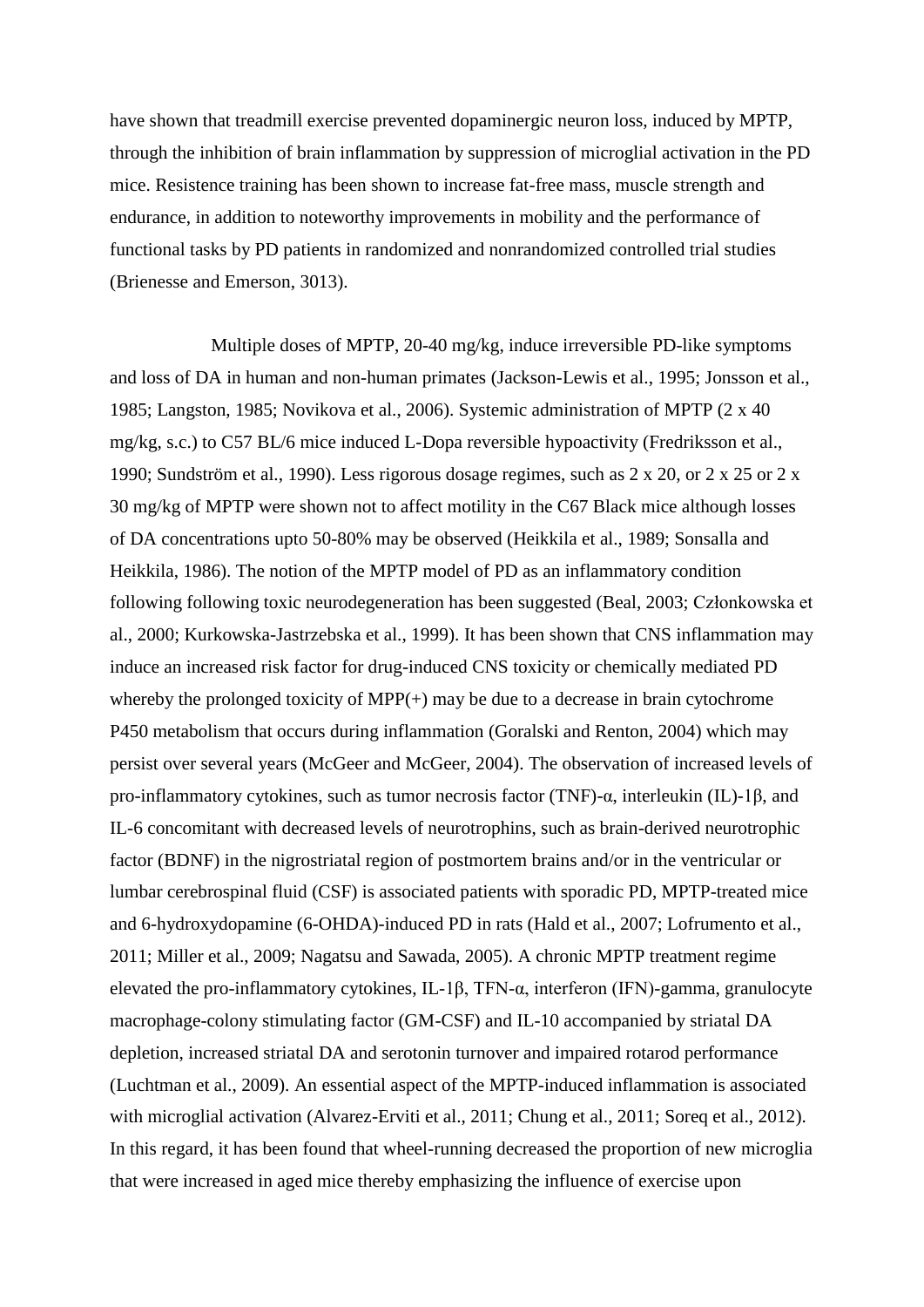microglial populations (Barrientos et al., 2011; Eyre and Baune, 2012; Kohman et al., 2012). The issue of exercise influencing neuroimmune functioning has been addressed; nevertheless, it remains a possibility that any interventions that may reinforce the effects of physical exercise may potentially lead to improvements in anti-inflammatory effects.

The major purpose of the present study was to was to examine whether or not the prepared yeast product, Milmed, may reinforce the ameliorative effects of physical exercise upon the MPTP-induced deficits, expressed in motor function and striatal DA, through twice weekly administration over seven weeks (cf. Archer and Fredriksson, 2013a). The ancilliary purpose was to examine whether or not the prepared yeast product, Milmed, may reinforce the ameliorative effects of physical exercise upon the MPTP-induced deficits through twice weekly administration over ten weeks.

# **Methods and materials**

**Animals.** Male C57 Bl/6 mice were purchased from B&K, Sollentuna, Sweden, and were maintained, five-to-a-cage, in plastic cages in a room at temperature of  $22 \pm 1$ °C and a 12/12 hours constant light/dark cycle (lights on between 06.00 and 18.00 hrs). They were placed and maintained in groups of 4 to 6 animals in a room maintained for male mice only following arrival at the laboratory for about 2 weeks in order to acclimatize. Free access to food and water was maintained throughout, except for the day previous to the initiation to wheelrunning exercise which occurred at the end of the second week following arrival. They were housed in groups of 6 animals, wheel-running exercised and activity chamber tested only during the hours of light (08.00-15.00 hrs). All exercising and testing was performed in a normally lighted room. Half of the mice in each treatment condition (MPTP-Exer; MPTP-Exer-Milmed; and Vehicle) were given wheel-running exercise whereas the other half were placed in a clean laboratory cage for the same period in a room in which the running wheels were placed. Motor activity was tested in a specially arranged test room. This test room, in which all 12 ADEA activity test chambers, each identical to the home cage, were placed, was well-secluded and used only for this purpose. Each test chamber (i.e. motor activity test cage) was placed in a sound-proofed wooden box with 12 cm thick walls and front panels and a small double-glass window to allow observation; each box had a dimmed lighting.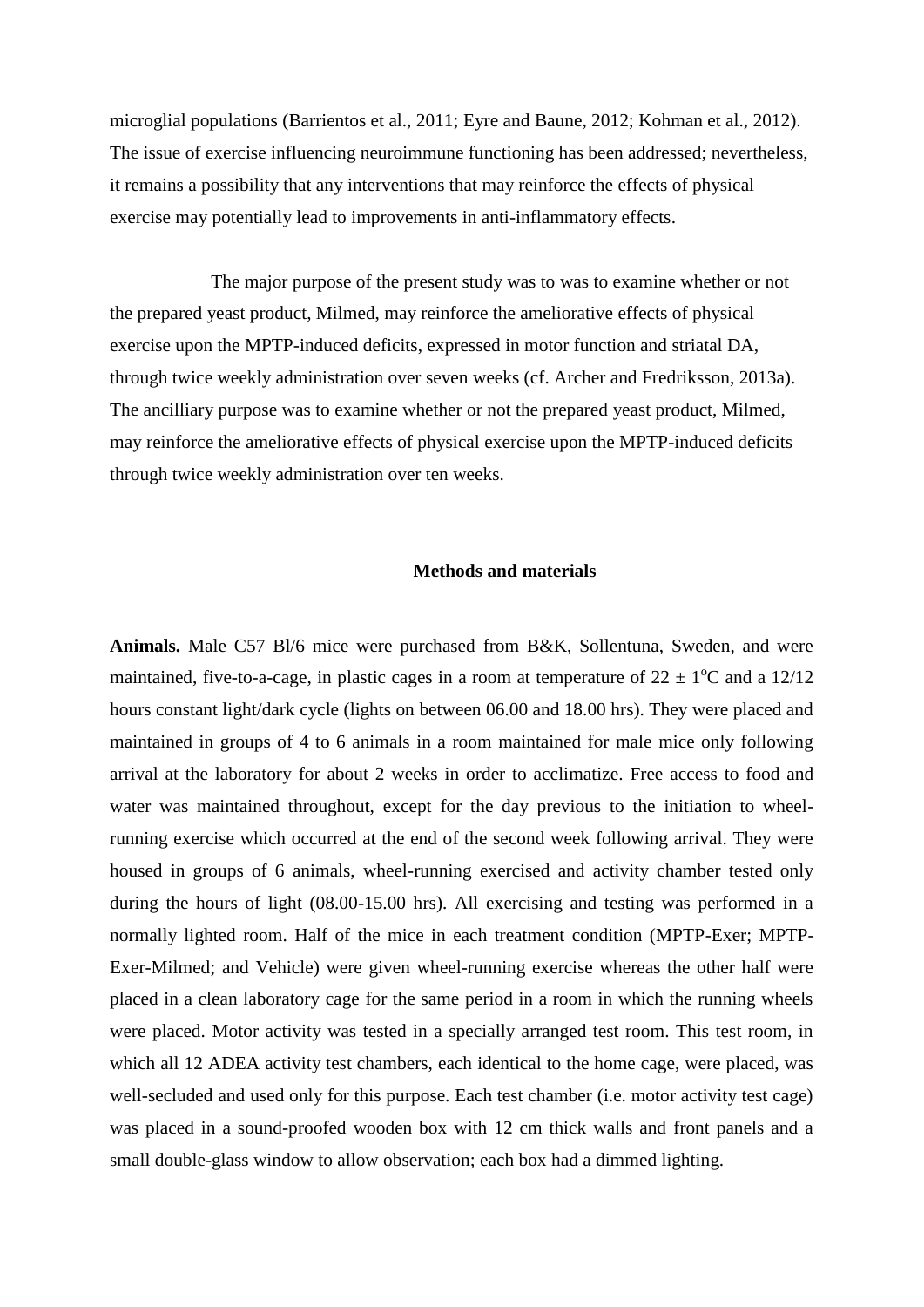Three weeks following arrival, four groups  $(n = 10)$  of DSP4-treated and two groups of vehicle-treated mice were administered either MPTP (2 x 40 mg/kg, s.c., 24 hours between injections) or vehicle (0.9% physiological saline injected s.c. in a volume of 2 ml/kg body weight). Milmed (see below for details of preparation) or vehicle were administered twice weekly.

Experiments were carried out in accordance with the European Communities Council Directive of 24th November 1986 (86/609/EEC) after approval from the local ethical committee (Uppsala University and Agricultural Research Council), and by the Swedish Committee for Ethical Experiments on Laboratory Animals (license S93/92 and S77/94, Stockholm, Sweden).

**Drugs.** MPTP (Research Biomedical Inc., MA, USA, 2 x 20 mg/kg or 2 x 40 mg/kg, s.c., with a 24-hr interval between injections in each case) was dissolved in saline and administered s.c. in a volume of 2 ml/kg body weight. Milmed yeast preparation was obtained through treatment and preparation of *Saccharomyces cerevisiae* with electromagnetic waves in the Extreme High Frequency (EHF) range of 30 GHz to 300 GHz to produce the treated yeast extract (cf. Golant, 1994). Saline was used as vehicle treatment in each case. Mice were orally treated with 0.5 ml Milmed containing approximately one million yeast cells daily according to the preparation protocol and design developed from previous observations regarding stability and viability of compound.

#### **Milmed Preparation and administration**

Milmed was obtained through treatment and preparation of the yeast fungi, *S. cerevisiae*, a strain that is obtained from the International Research Center ''Beer and Beverage XXI Century'', Moscow, Russia. The yeast was cultured in wort which was produced through meaded malt extract. The treatment of the yeast in a electromagnetic field of superhigh frequencies with electromagnetic waves in the EHF range of 30–300 GHz to produce the treated yeast extract (cf. Golant 1994), after which the yeast was re-cultured at  $25-28^{\circ}$ C for 48 h. Saline was used as vehicle in each case. Following this, the cell concentration in the completed yeast suspension was measured using NucleoCounter YC-100 (ChemoMetec A/S, Denmark) and the extent to which the suspension should be diluted was decided. The yeast suspension was sent to the Department of Neuroscience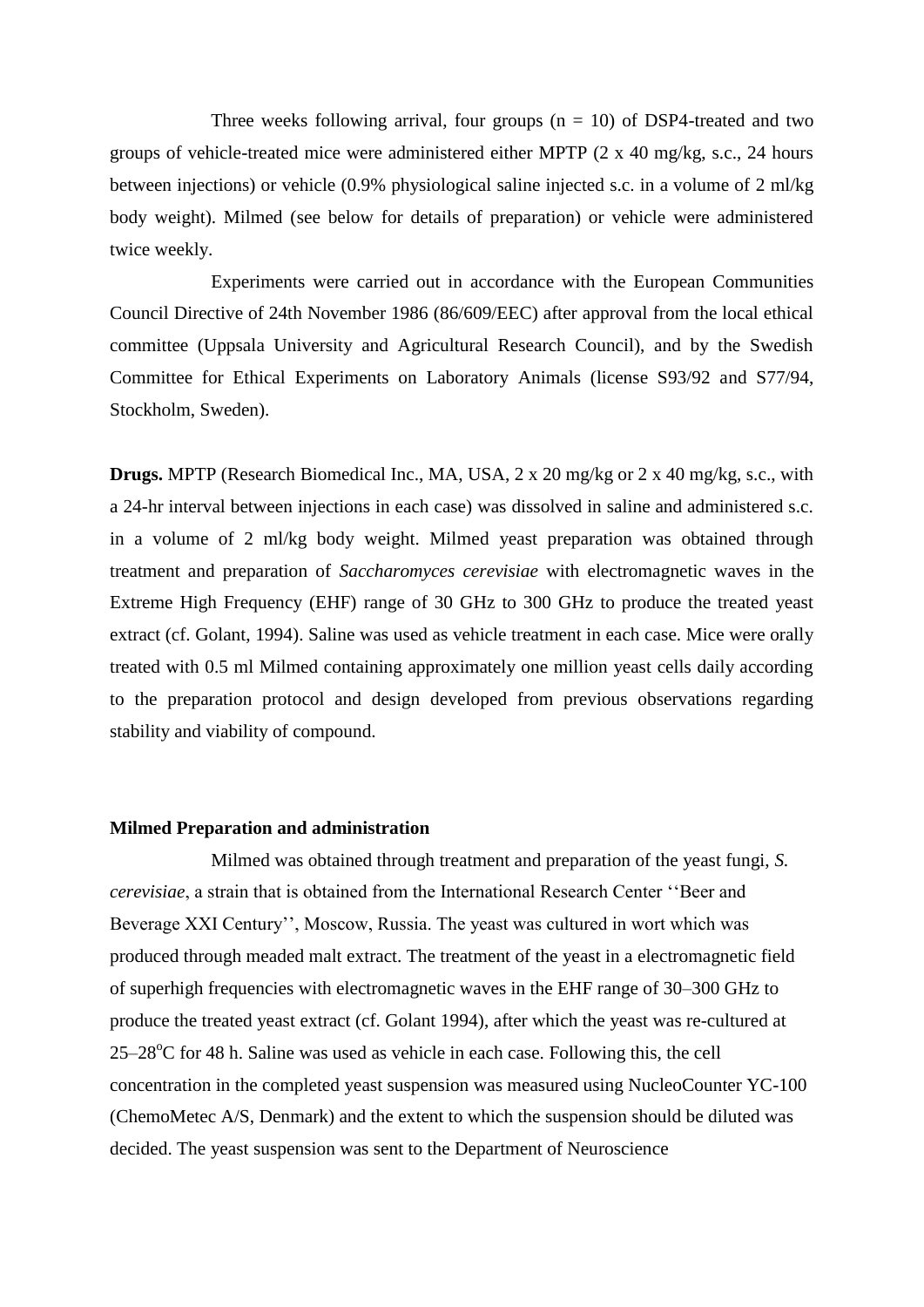Laboratory at the University of Uppsala from Production Unit at Milmed AB Company (Färjestad, Sweden). A bottle with sterilised wort for dilution was sent concurrently. Mice were orally treated with 0.5 ml/kg Milmed containing a cell concentration of approximately 2 x 106 yeast cells daily according to the preparation protocol and design developed from previous observations regarding stability and viability of compound (each dose contained 1 x 10<sup>6</sup> yeast cells). Each mouse was administered Milmed once per day 4 times/week, per orally (p.o.), during the 10 (or 11 for the MPTP + Exer + M(ii) group): The administered suspension was prepared twice weekly and sent to the Uppsala University on Mondays and Tuesdays. The suspension delivered on Mondays was administered to the mice in the respective groups on Mondays and Tuesdays whereas that suspension delivered on Tuesdays was administered on Wednesdays and Thursdays (cf. Archer and Fredriksson, 2013a). Throughout, the suspension delivered to the laboratory was maintained at 5oC in the refrigerator.

# **Design and Treatment**

Table 1. Chronological and procedural description of exercise schedules and Milmed treatment for MPTP-treated and control mice.

| <b>Week/Day</b> | <b>Vehicle</b> | <b>MPTP</b> | MPTP+Exer | $MPTP + Exer+M(i)$ | MPTP+Exer+M(ii) |
|-----------------|----------------|-------------|-----------|--------------------|-----------------|
|                 |                |             |           |                    |                 |
| <b>Monday</b>   | cage           | Cage        | Cage      | Cage               | Exer+M          |
|                 | cage           | Cage        | Cage      | Cage               | Exer+M          |
| Week 1          | cage           | Cage        | Cage      | Cage               | $Exer+M$        |
|                 | cage           | Cage        | Cage      | Cage               | Exer+M          |
| Friday          | Test+sal       | Test+MPTP   | Test+MPTP | Test+MPTP          | Test+MPTP       |
|                 |                |             |           |                    |                 |
|                 |                |             |           |                    |                 |
| <b>Monday</b>   | Exer           | Cage        | Exer      | $Exer+M$           | $Exer+M$        |
|                 | Exer           | Cage        | Exer      | Exer+M             | Exer+M          |
| <b>Week 2-3</b> | Exer           | Cage        | Exer      | Exer+M             | Exer+M          |
|                 | Exer           | Cage        | Exer      | Exer+M             | Exer+M          |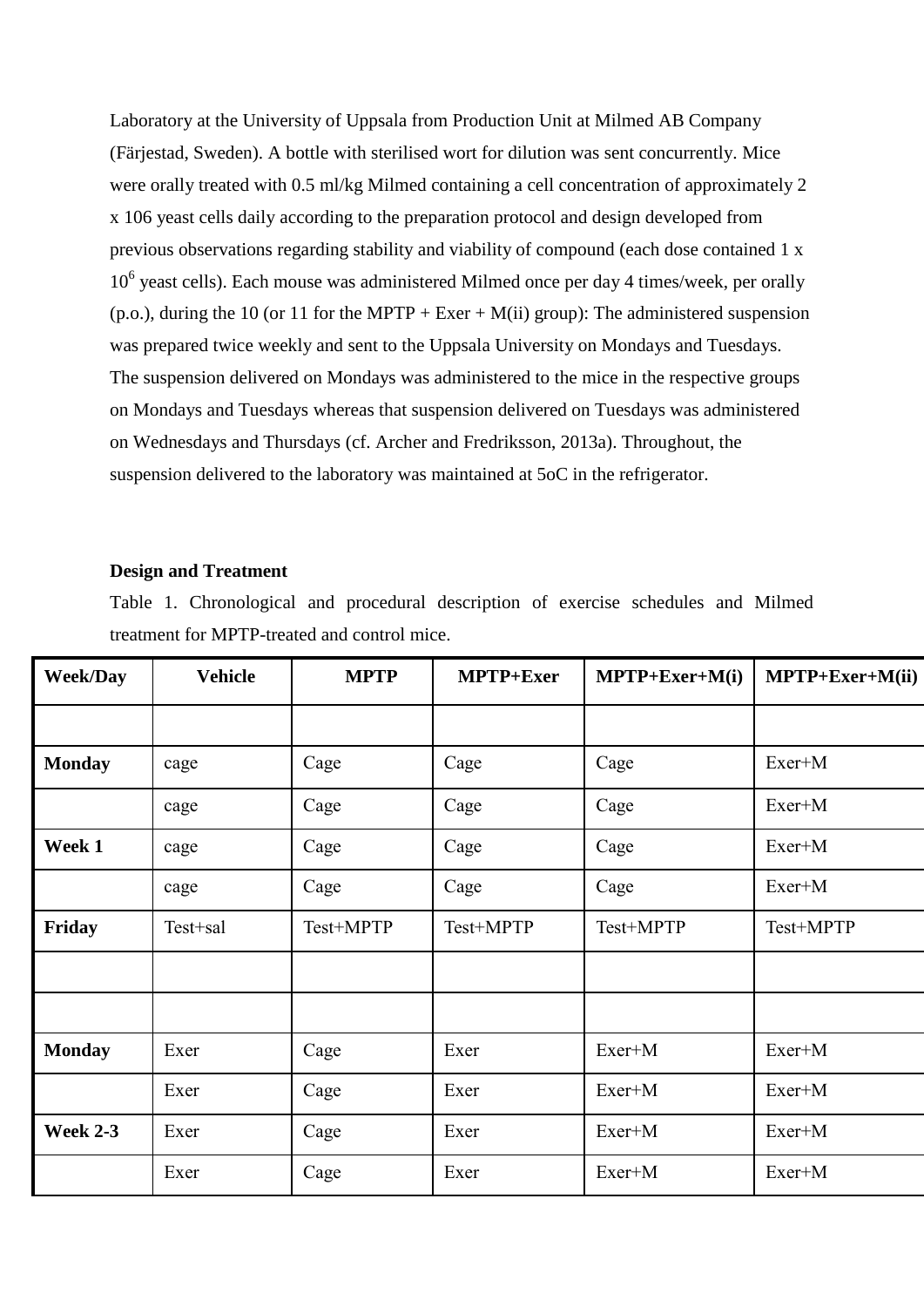| Friday                      | Test+Sal                                      | Test+MPTP | Test+MPTP   | Test+MPTP | Test+MPTP |  |
|-----------------------------|-----------------------------------------------|-----------|-------------|-----------|-----------|--|
|                             |                                               |           |             |           |           |  |
|                             |                                               |           |             |           |           |  |
| <b>Monday</b>               | Exer                                          | Cage      | Exer        | Exer+M    | Exer+M    |  |
|                             | Exer                                          | Cage      | Exer        | Exer+M    | Exer+M    |  |
| <b>Week 4-7</b>             | Exer                                          | Cage      | Exer        | Exer+M    | Exer+M    |  |
|                             | Exer                                          | Cage      | Exer        | Exer+M    | Exer+M    |  |
| Friday                      | <b>Test</b>                                   | Test      | <b>Test</b> | Test      | Test      |  |
|                             | <b>Test</b>                                   | Test      | Test        | Test      | Test      |  |
| $\mathbf{W}_{\text{total}}$ | Secritize and dissection of stricted regions. |           |             |           |           |  |

**Week 8** Sacrifice and dissection of striatal regions

 $M =$ Milmed; MPTP; Exer = exercise; Cage = placement in cages instead of exercise

On Wednesdays all the groups, including Vehicle and MPTP were placed in the running wheels for 30 min.

On Fridays, before testing in motor activity test cages, all the groups, including Vehicle and MPTP were placed in the running wheels for 10 min.

**Behavioural Measurements and Apparatus.** Activity test chambers: An automated device, consisting of macrolon rodent test cages (40 x 25 x 15 cm) each placed within two series of infra-red beams (at two different heights, one low and one high, 2 and 8 cm, respectively, above the surface of the sawdust, 1 cm deep), was used to measure spontaneous motor activity (RAT-O-MATIC, ADEA Elektronic AB, Uppsala, Sweden). The distance between the infrared beams was as follows: the low levels beams were 73 mm apart lengthwise and 58 mm apart breadthwise in relation to the test chamber; the high level beams, placed only along each long side of the test chamber were 28 mm apart. According to the procedures described previously (Archer et al., 1986), the following parameters were measured: LOCOMOTION was measured by the low grid of infra-red beams. Counts were registered only when the mouse in the horizontal plane, ambulating around the test-cage. REARING was registered throughout the time when at least one high level beam was interrupted, i.e. the number of counts registered was proportional to the amount of time spent rearing. TOTAL ACTIVITY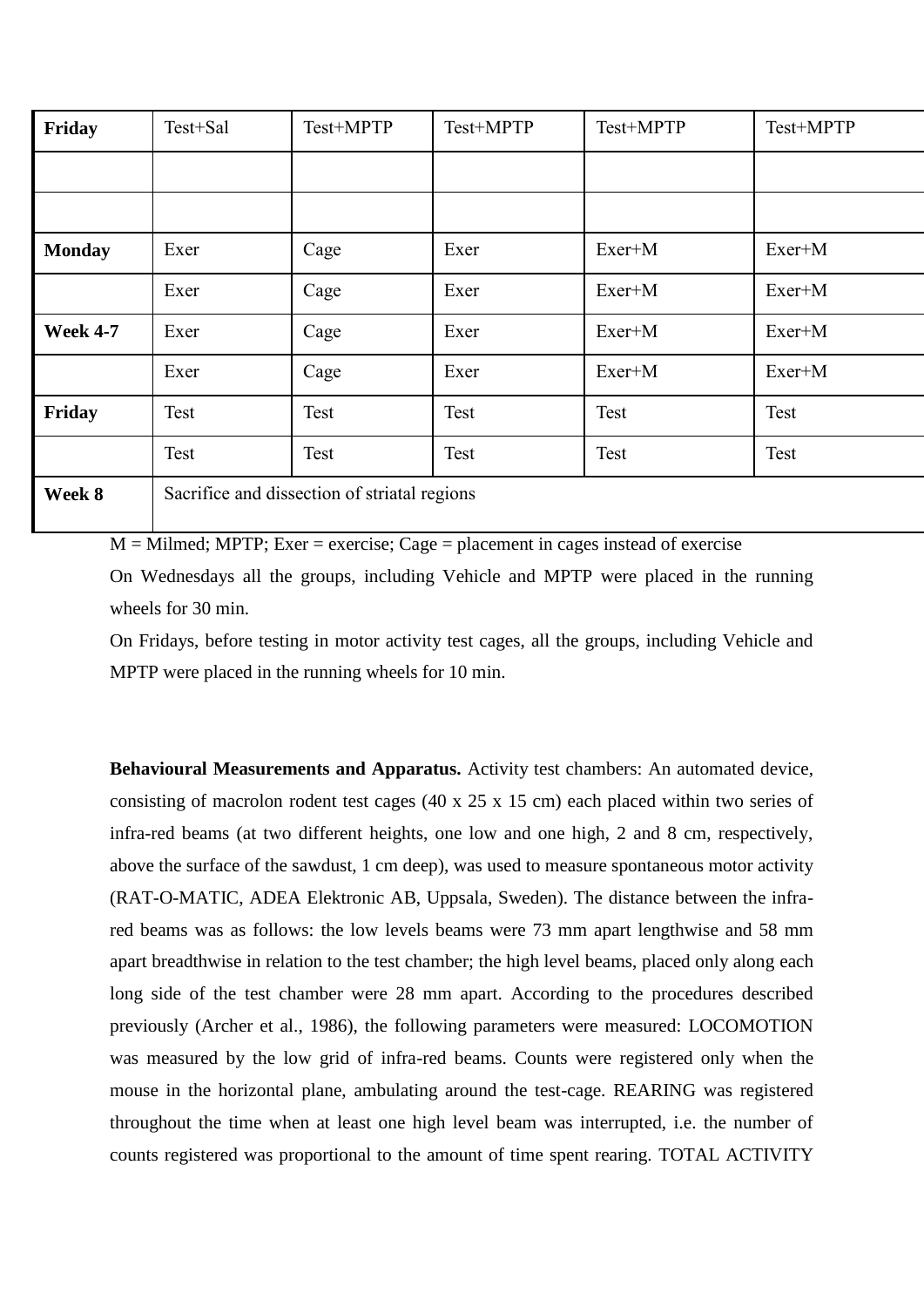was measured by a sensor (a pick-up similar to a gramophone needle, mounted on a lever with a counterweight) with which the test cage was constantly in contact. The sensor registered all types of vibration received from the test cage, such as those produced both by locomotion and rearing as well as shaking, tremors, scratching and grooming. All three behavioural parameters were measured over three consecutive 20-min. periods. The motor activity test room, in which all 12 ADEA activity test chambers, each identical to the home cage, were placed, was well-secluded and used only for this purpose. Each test chamber (i.e. activity cage) was placed in a sound-proofed wooden box with 12 cm thick walls and front panels, and day-lighting. Motor activity parameters were tested on one occasion only, over three consecutive 20-min periods, at the age of three to four months. Groups of mice were treated with MPTP and then given access to running wheels (30-min/day, 4 times/week), with or without concomitant treatment with Milmed ([Milm(1)-charged] or [Milm(0)]uncharged=yeast itself), as displayed in Table 1.

#### **Computer-linked running-wheel units**

Small rodent exercise wheels for treadmill-type running behaviour, purchased from a Pet store and considered suitable for the C57/Bl6 mice to run upon. The wheels were adapted and modified for use by laboratory mice; they were placed altogether in a large sound-proofed room within the animal housing section of the laboratory. All 25 running wheels were placed equidistant from each other with adjacent wheels in two long rows such that the sounds of the 'wheel-revolving noises' emitted by any single wheel could be heard easily by the occupants of all the other 24 wheels. A photograph of the types of running wheels utilized in all our physical exercise studies, presenting a double row of the activityenhancing running wheels applied in all the experiments as well as the "holding" cages in which the non-exercised groups remained, was depicted previously (Archer and Fredriksson, 2010). In previous neuroteratological studies that observed wheel-running exercise following different types of perinatal treatments, it was observed that each wheel needed to be placed in isolation from each of the others because the noise emitted from the wheel-running of any one animal served to evoke wheel-running behavior by the other animals. In the study by Archer and Fredriksson (2012, Experiment II), one group "MPTP+Wheel-NoEx" was placed in the running wheels for the 30-min exercise periods but in this case the wheels had been fixed and remained immobile despite efforts by each mouse to get the wheel to revolve. Thus, each mouse would initially attempt to run up the slope of the wheel but would soon give up and remain unexercised. It was observed that placement in the 'non-revolving' wheel result in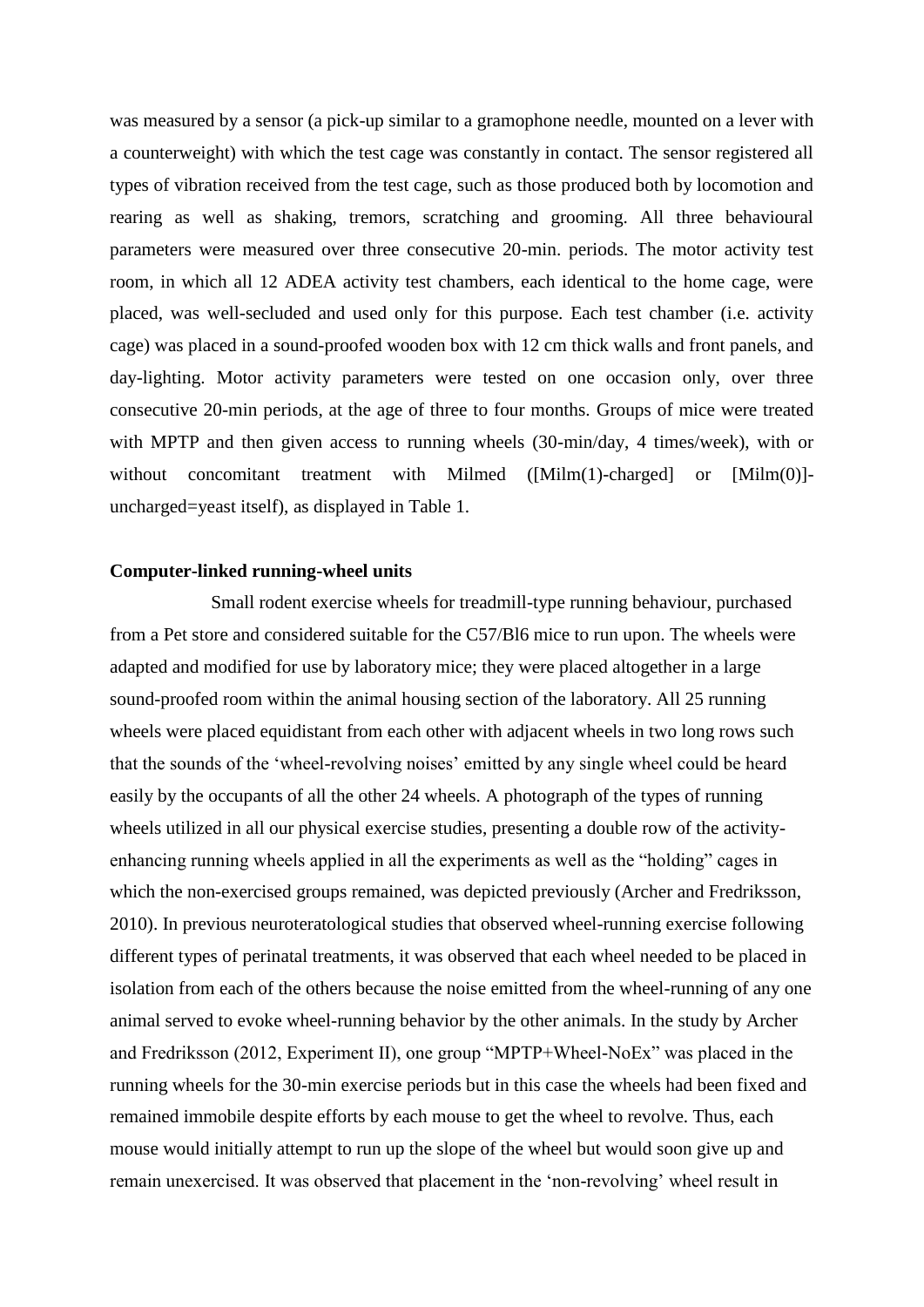similar MPTP-induced deficits in function and striatal DA concentration. The Rodent running-wheels with computer-controlled devices adapted for measurement of running exercise per unit time (Ödman et al., 2013; Archer and Fredriksson, 2013a). The arm of the upright (1) registers every revolution which is fed into a laptop computer that monitors all running activity by each mouse during the wheel-running session (see Figure 1), The number of revolution per unit time is converted automatically to "distance run" per unit time and mouse, and thereafter available for statistical analysis.

# Insert Figure 1 here

**Procedure**. In present experiment, mice in the non-exercised, sedentary groups were placed in the holding cages singly for 3 out of the 4 days (Mondays, Tuesdays and Thursdays) that the exercised mice were given access to the running wheels. On Wednesdays, all the mice, in both the exercised and non-exercised groups were given 30-min access sections in the running-wheels: Thus, the exercise condition is defined by four 30-min sessions/week in the running wheels whereas the non-exercise condition is defined by a single 30-min session/week in the running wheels. The single 30-min session (Wednesdays) was taken as an exercise test session in order to monitor the extent of exercise by each group. Each of the running wheels was monitored by a laptop computer that registered every revolution (utilizing arm responding to each wheel revolution) and counted revolutions per unit time during each session (see Figure 1). On Fridays, prior to the tests of spontaneous motor activity in the motor activity test chambers (60-min test sessions), a single 10-min test session/week was given all the mice in the exercise and non-exercise conditions. Following the 60-min spontaneous motor activity test during Week 10 (Friday), each mouse was injected a subthreshold dose of L-Dopa (5 mg/kg, s.c.) and replaced in its motor activity test chamber and locomotor, rearing and total activity counts were registered over a further 180 min. During Week 11, all the mice were sacrificed and striatal regions taken for analysis of DA concentrations. Each of mice in each of the five different was identified through careful marking procedures so that the DA concentration, running distances from the 30-min (Wednesday) and 10-min (Friday) tests during Weeks 1 to 10, locomotor, rearing and total activity counts from the tests of spontaneous motor activity tests during Weeks 1 to 10, locomotor, rearing and total activity counts from the L-Dopa-induced motor activity test on Week 10 only and DA concentrations of each mouse were registered and identified.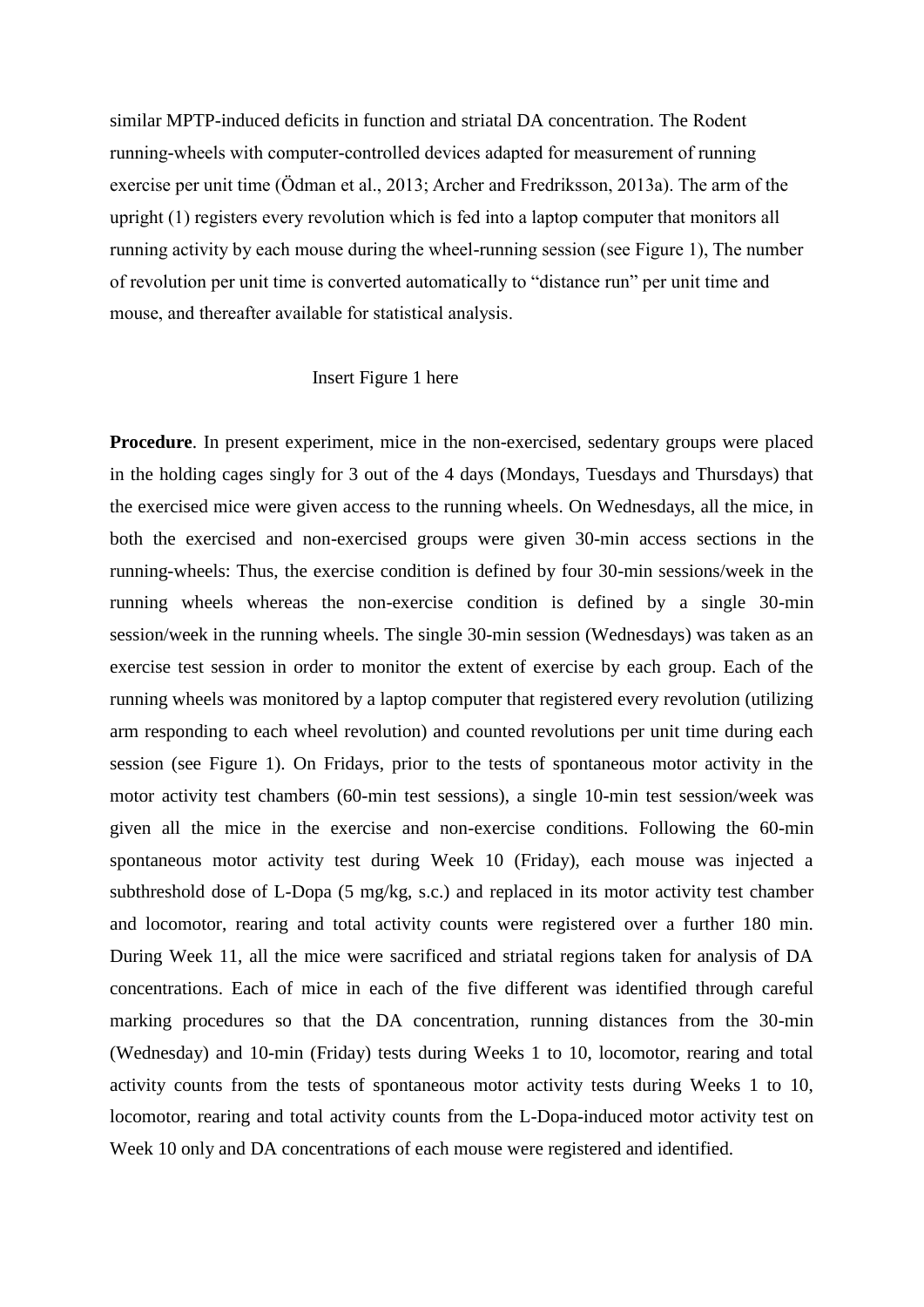**Neurochemical analysis.** Mice were killed by cervical dislocation within two weeks of completion of behavioural testing. Determination of DA was performed using an highperformance liquid chromatograph with electrochemical detection (HPLC-EC), according to (Björk et al. 1991), as modified by (Liu et al. 1995). Striatal regions were rapidly dissected out and stored at -80(C until neurochemical analysis. DA concentration was measured as follows: The frozen tissue samples were weighed and homogenized in 1 ml of 0.1 M perchloric acid, and alpha-methyl-5-hydroxytryptophan was added as an internal standard. After centrifugation (12 000 rpm, i.e. 18600 g, 4oC, 10 min) and filtration, 20 µl of the supernatant was injected into the HPLC-EC to assay DA. The HPLC system consisted of a PM-48 pump (Bioanalytical Systems, BAS) with a CMA/240 autoinjector (injection volume: 20 µl), a precolumn (15 x 3.2 mm, RP-18 Newguard, 7 µm), a column (100 x 4.6 mm, SPHERI-5, RP-18, 5  $\mu$ m), and an amperometric detector (LC-4B, BAS, equipped with an Ag/AgCl reference electrode and a MF-2000 cell) operating at a potential of +0.85V. The mobile phase, ph 2.69, consisted of K2HPO4 and citric acid buffer (pH 2.5), 10% methanol, sodium octyl sulphate, 40 mg/l, and EDTA. The flow rate was 1 ml/min, and the temperature of the mobile phase was  $35^{\circ}$ C.

**Statistical analysis**. The distance run over 30-min and 10-min sessions, as well as the number of rotations in the running wheels, and the locomotion, rearing and total activity counts during the tests of spontaneous motor activity over 7 weeks of testing were analysed using Split-plot ANOVA. L-Dopa-induced activity during the final, week-7 test and DA concentrations in the striatum were analysed using one-way ANOVA. Pairwise comparisons using Tukey's HSD test were performed.

#### **Results**

All three MPTP groups that received exercise (4 sessions/week) increased the number of rotations and the mean distance run from week 2 to week 7 whereas neither the vehicle nor the MPTP (exercise only on Wednesdays) groups did so. Split-plot ANOVA indicated significant Treatment x Test week interaction effects for Number of rotations:  $F(34, 419) =$ 119.34,  $p < 0.0001$ ; and Distance run: F (34, 419) = 76.63,  $p < 0.001$ . Figure 2 presents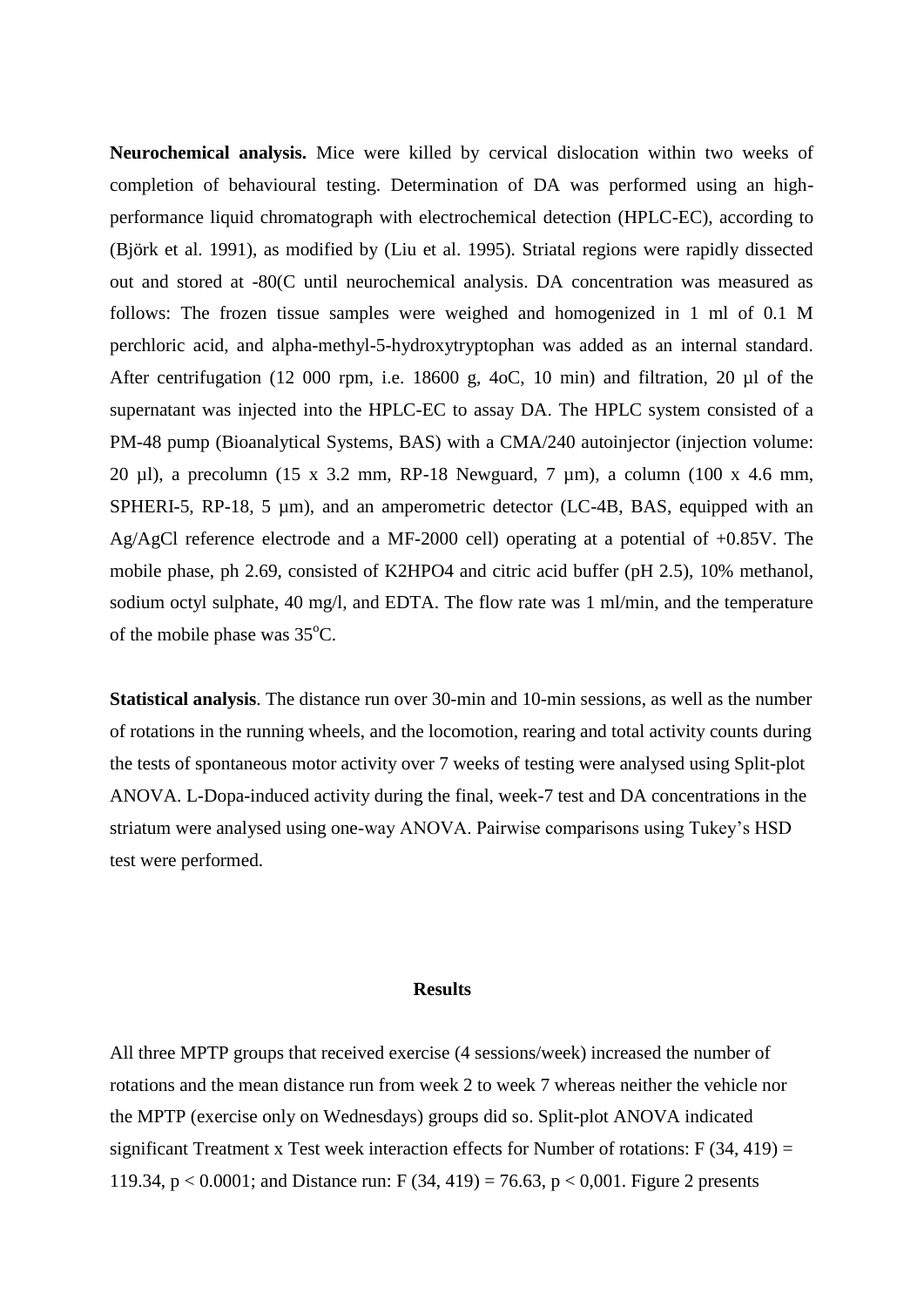# Insert Figure 2

All three MPTP groups that received exercise (4 sessions/week) increased the number of rotations and the mean distance run from week 2 to week 7 whereas neither the vehicle nor the MPTP (exercise only on Wednesdays) groups did so. Split-plot ANOVA indicated a significant Treatment x Test week interaction effect for Distance run:  $F(34, 419) = 118.88$ , p  $< 0.0001$ . Figure 3 presents

# Insert Figure 3 here

All three MPTP groups that received exercise (4 sessions/week) increased all three parameters of spontaneous motor activity, locomotion, rearing and total activity, from week 2 to week7. Split-plot ANOVA indicated Treatment x Test week interaction effect:  $F(34, 419) > 54.71$ , p < 0.0001, for locomotion, rearing and total activity. Figure 4 presents the mean Locomotion, Rearing and Total activity over 60-min in the motor activity test boxes (on Fridays) by MPTP mice given four-day/week access (MPTP+Exercise) or only one day/week access (Wednesdays, MPTP), and either Milmed (Yeast) treatment or not, and vehicle-treated mice.

#### Insert Figure 4 here

Tukey-HSD tests indicated the following differences:-

Locomotion:

Week 2, 3 and 5: MPTP < MPTP+Exer, MPTP+Exer+MilmedI, MPTP+Exer+MilmedII < vehicle

Week 4, 6 and 7: MPTP < MPTP+Exer, MPTP+Exer+MilmedI, MPTP+Exer+MilmedII < vehicle

# Rearing:

Week 2: MPTP, MPTP+Exer < MPTP+Exer+MilmedI, MPTP+Exer+MilmedII < vehicle Week 3 and 4: MPTP < MPTP+Exer, MPTP+Exer+MilmedI, MPTP+Exer+MilmedII < vehicle

Week 5, 6 and 7: MPTP < MPTP+Exer, MPTP+Exer+MilmedI, MPTP+Exer+MilmedII, vehicle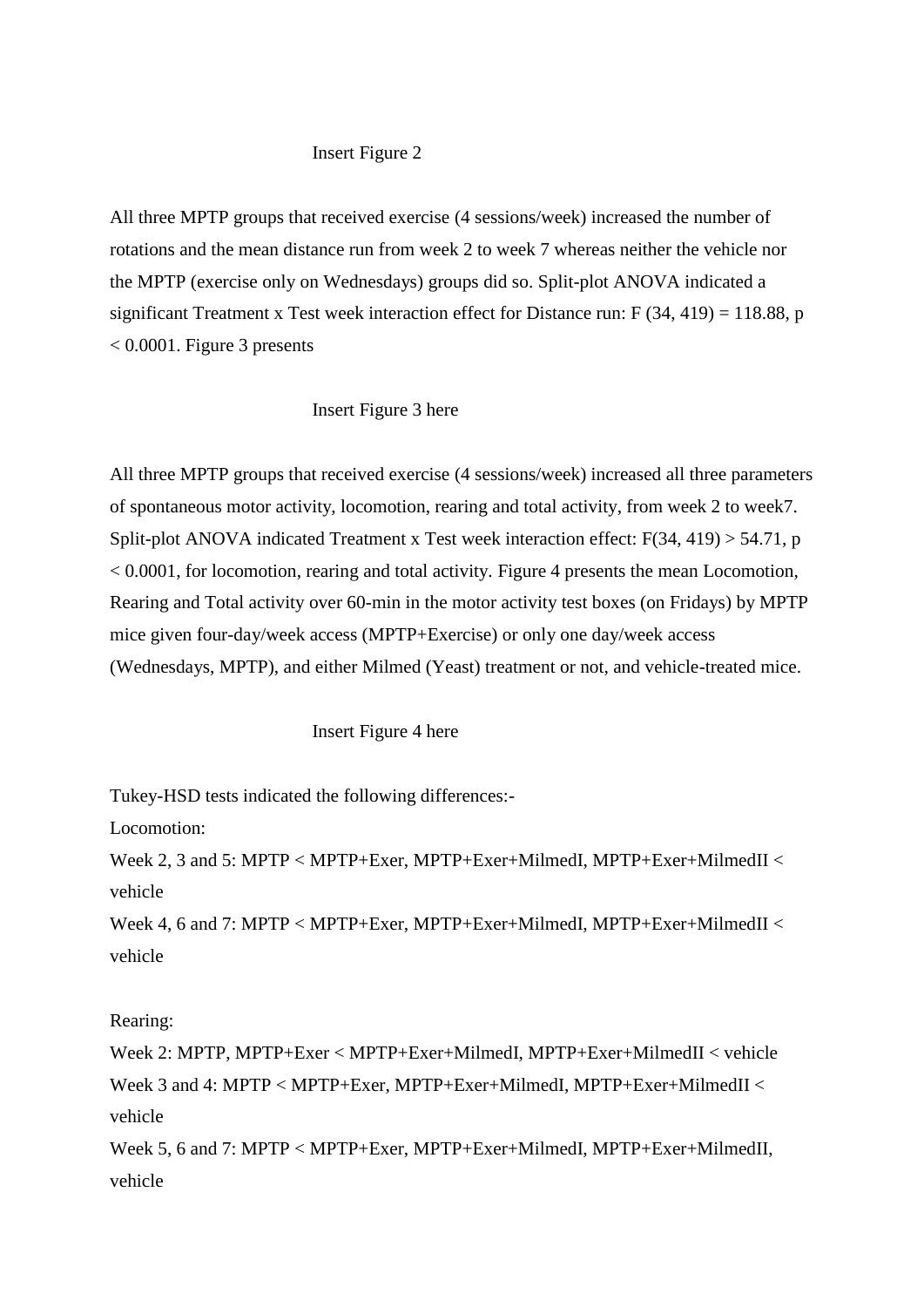Total activity:

Week 2: MPTP, MPTP+Exer < MPTP+Exer+MilmedI, MPTP+Exer+MilmedII < vehicle Week 3, 4 and 5: MPTP < MPTP+Exer, MPTP+Exer+MilmedI, MPTP+Exer+MilmedII < vehicle

Week 6 and 7: MPTP < MPTP+Exer, MPTP+Exer+MilmedI, MPTP+Exer+MilmedII, vehicle

The locomotor paramater of L-Dopa-induced activity was increased by the wheel-running physical exercise schedule, although in the case of the Milmed groups (MPTP+Exer+MilmedI and MPTP+Exer+MilmedII groups) L-Dopa-induced activity was restored completely by Test week 7 for all three parameters of activity. One-way ANOVA indicated a significant Treatment effect:  $F(4, 34) = 35.02$ ,  $p < 0.0001$ . Figure 5 presents

Insert Figure 5 here

Tukey-HSD tests indicated the following differences:- Locomotion: MPTP < MPTP+Exer < MPTP+Exer+MilmedI, MPTP+Exer+MilmedII, vehicle Rearing and Total activity: MPTP, MPTP+Exer, MPTP+Exer+MilmedI, MPTP+Exer+MilmedII, vehicle.

The physical exercise schedule attenuated the DA deficit of the MPTP-treated mice (MPTP vs MPTP+Exercise). However, the combination of Milmed with wheel-running exercise restored DA concentrations in MPTP mice completely. One-way ANOVA indicated a significant Treatment effect  $F(4, 25) = 67.40$ ,  $p < 0.0001$ . Figure 6 presents Dopamine concentrations of groups of mice administered MPTP (3 x 30 mg/kg) and vehicle with either four-day/week access (MPTP+Exercise) or only one day/week access (Wednesdays, MPTP), and either Milmed (Yeast) treatment or not.

# Insert Figure 6 here

Tukey-HSD test indicated the following differences: MPTP < MPTP+Exer < MPTP+Exer+MilmedI, MPTP+Exer+MilmedII, vehicle. Percent of control (vehicle) values were: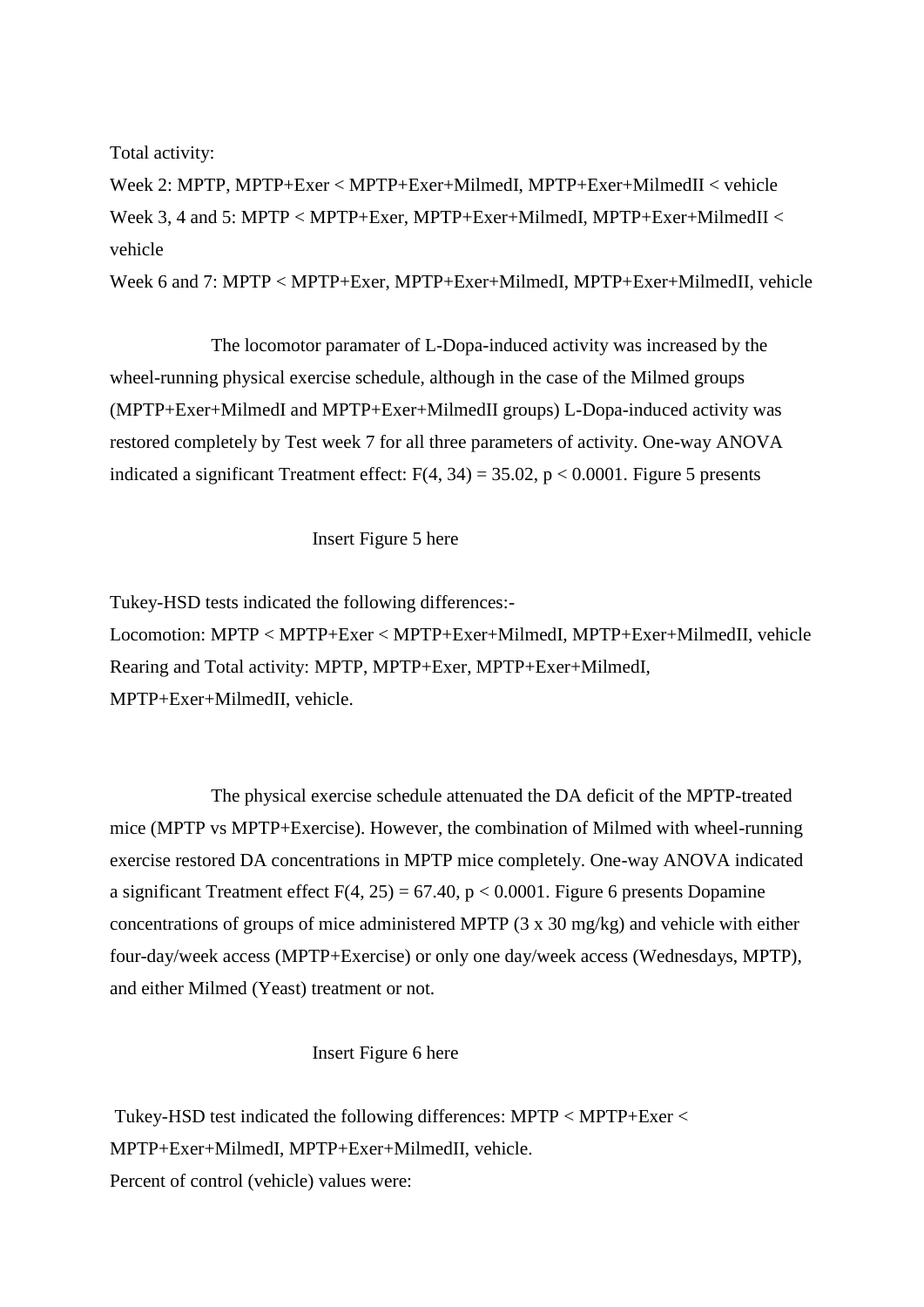MPTP (25%),MPTP+Exer (47%),MPTP+Exer+MilmedI (89%),MPTP+Exer+MilmedII  $(106\%)$ .

# **Discussion**

The present findings indicate that the combination of physical exercise (wheelrunning) with four times (with two batches of the yeast delivered each week) weekly administrations of Milmed abolished the MPTP-induced functional and DA deficits and restored both the length of distance run during each wheel-running session, locomotor, rearing and total activity during testing each week, L-Dopa-induced activity and DA concentration in the striatum. Over the course of six weeks (from Week 2 to Week 7), the MPTP-induced deficits in the length of distance run during each wheel-running session, locomotor, rearing and total activity during testing each week, L-Dopa-induced locomotor activity and DA concentration in the striatum were all alleviated by the wheel-running exercise regime alone. Nevertheless, the combination of exercise with the product, Milmed, was necessary to abolish the functional motor and neurochemical deficits. The above descriptions of animal models of Parkinsonism presented the necessity of 'fusion' models that combine neurotoxic actions at mitochondrial sites with genetic predispositions for neuronal loss. The experimental results presented above refer to the particular characteristic of DA neurons: "use it or lose it". In several studies (Archer and Fredriksson, 2010, 2012, 2013a, b), employing several different dosage regimes of MPTP, we have shown that wheel-running as physical exercise regularly alleviates the functional deficit and to a lesser extent, the DA deficit as a function of the length of recovery time (upto 14 weeks) that was allowed. However, previously, restoration of both functional and DA deficits was never found to be complete (Archer and Fredriksson, 2010, 2012; Fredriksson et al., 2011). In several studies, it has now been observed that the fusioning of physical exercise with the 'treated yeast', Milmed, both restores the functional deficits and the DA deficits caused by MPTP (Archer and Fredriksson, 2013a).

The loss of DA following MPTP administration varies quite systematically according to dose levels and number of administrations: for example, following MPTP (2 x 40 mg/kg, 24 hour interval between injections) the level of DA was 17% of control values in agreement with large number of previous studies (e.g. Archer and Fredriksson, 2010); following MPTP (4 x 40 mg/kg, one week intervals between injections) it was 11% to 17% of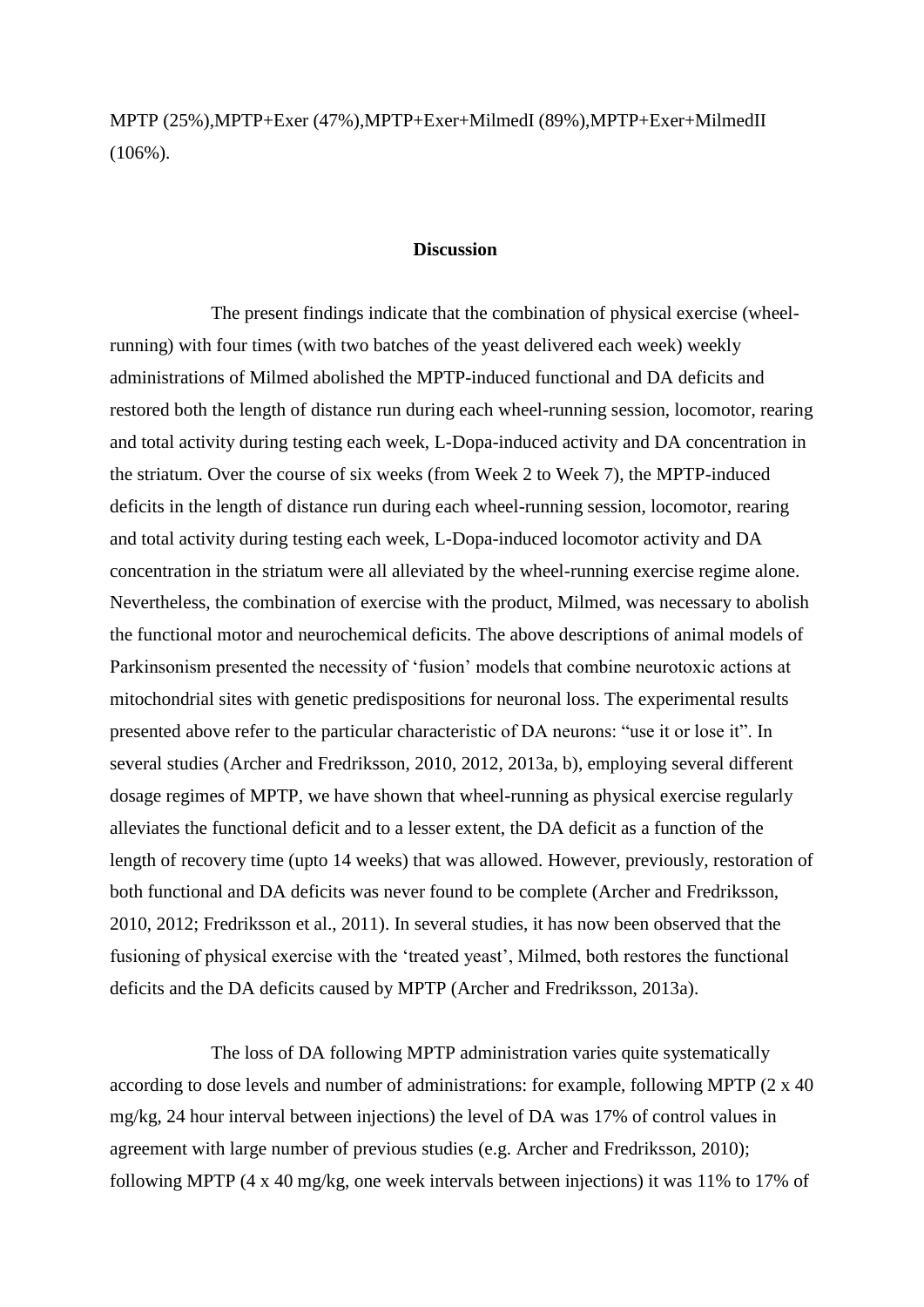controls; following MPTP (4 x 30 mg/kg, one week intervals between injections) it was 19% to 20% controls; finally, applying the present MPTP dose regime of  $2 \times 30$  mg/kg, separated by a one-week interval, it was 25% of control values. It must be considered that in the last case only the MPTP (no exercise) received exposure to the running-wheel during a 30-min once a week only (Wednesdays). In a recent experiment, as yet unpublished, the DA level of MPTP receiving the single exercise session was 24% of control values; it appears that with the 2 x 30 mg/kg, single exercise session, regime 24-25% of controls may be consistent. Gerecke et al. (2010) employed a MPTP regime of 4 x 20 mg/kg administered at 2-hr intervals and either allowed an unrestricted wheel-running exercise schedule or a partial exercise schedule or no exercise activity during a 90-day period. Approximate estimations of the DA concentrations in the substantia nigra pars compacta region, through extrapolation of their data presented in Figure 3 (Gerecke et al., 2010), suggest that DA levels in the MPTP (unexercised group, termed  $SH + MPTP$ ) were 38% of the control group values (termed SH +SH) whereas their MPTP-exercise group (termed 3M EX + MPTP) indicated 60% of control values. For the MPTP+exercise group (four 30-min sessions/week) in the present study, the level of DA was 47% of control values after six weeks' access to the running-wheels. In the recent unpublished experiment (referred to above), all the conditions were identical except that nine-weeks' of exercise intervention (rather than six) was provided and ), the level of DA was 51% of control values; once again, it appears that restorative effects of exercise alone are limited. In the Archer and Fredriksson (2012) study, employing a 4 x 30 mg/kg MPTP regime in both experiments, DA concentrations of the unexercised MPTP groups were 20% and 19% (exercise intervention was introduced much too late) and 23% and 20%, respectively, of control values while that of the MPTP-Exercise groups was 39% and 41%, respectively (Experiments I and II), of control values. Taken together with the results of the Fredriksson et al. (2011) results, these above indications and several other studies employing exercise intervention against MPTP deficits show that exercise alone, despite its utility in Parkinsonism and other neurodegenerative/neuroinflammatory conditions (Archer, 2011, 2012; Archer and Kostrzewa, 2012; Archer et al., 2011a, b; Archer et al., 2012), only provides a partial restoration. Nevertheless, the role of exercise appears central: as Tuon et al. (2012) imply, it may be that the effects of exercise on PD deficits may be, at least partially, to modulate the neurochemical status in the striatum of rats, possibly by improving the oxidative stress parameters.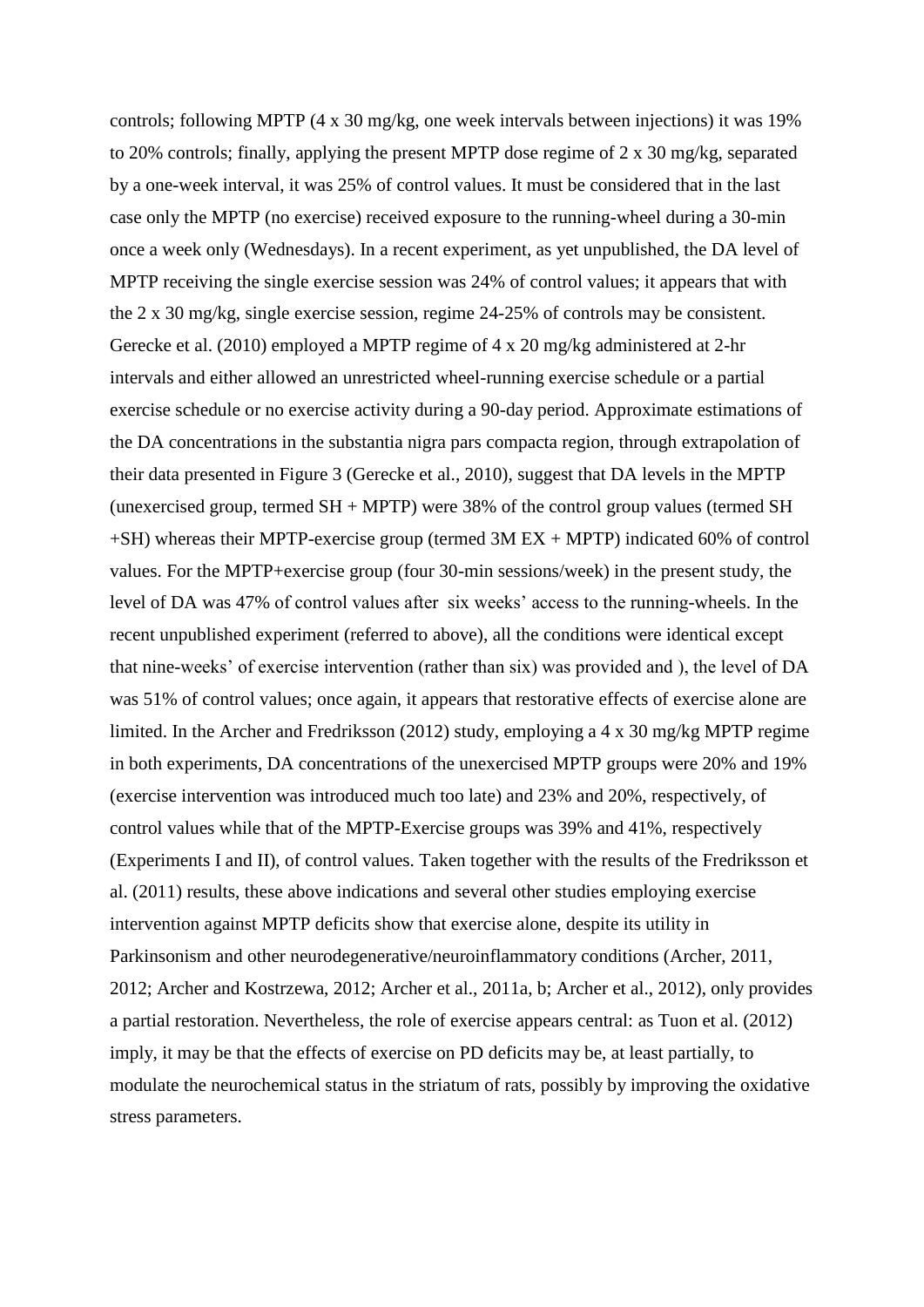It is becoming increasing clear that the combination of exercise intervention with the treated yeast, Milmed, administration two to four times during each week of the wheel-running schedule regularly provides a complete restoration of function and DA deficits (cf. Archer and Fredriksson, 2013a; unpublished data). In the case of the MPTP+Exer+Milmed\*\* group, both running wheel exercise and the yeast treatment were initiated the same week as the  $1<sup>st</sup> MPTP$  administration, whereas in the case of MPTP+Exer+Milmed\* group, running wheel exercise and the yeast treatment were initiated the following week. The  $1<sup>st</sup>$  injection of MPTP reduced running wheel activity, for both the 30-min (Wednesday) test and the 10-min (Friday) test, in both these groups, lesser so in the case of the former, but reduced all three parameters of spontaneous motor activity, locomotion, rearing and total activity, to a much greater extent: the reductions of wheelrunning activity from the 1<sup>st</sup> to the 2<sup>nd</sup> week for the MPTP+Exer+Milmed\*\* group was 13% for the 10-min test and 22% for the 30-min test whereas the reduction of spontaneous locomotor behaviour was 66%; the reductions of wheel-running activity from the 1<sup>st</sup> to the 2<sup>nd</sup> week for the MPTP+Exer+Milmed\* group was 38% for the 10-min test and 39% for the 30 min test whereas the reduction of spontaneous locomotor behaviour was 73%. All these percentage reductions refer to activity comparisons between the  $1<sup>st</sup>$  and  $2<sup>nd</sup>$  weeks. It ought to be noted too that extent of recovery as measured through running wheel performance or spontaneous motor activity differed also, but to a much lesser extent, for the MPTP+Exer+Milmed\* group but not the MPTP+Exer+Milmed\*\* group which recovered to a level exceeding that of the vehicle group. In this case it was observed that increase in running distance from the  $2<sup>nd</sup>$  to the  $7<sup>th</sup>$  week was 72% for the 30-min test and 71% for the 10-min test whereas the spontaneous locomotor activity increase was 66%. DA concentrations in the striatum were shown to be 89% of control values for the MPTP+Exer+MilmedI and 106% for the MPTP+Exer+MilmedII group, respectively. In neither case was there any significant difference compared to vehicle controls. The conclusion that whereas exercise by itself ameliorated function and DA integrty only partially the fusion of exercise with Milmed administration induced complete recovery is compelling.

It was observed previously that, in addition to abolishing the functional motor and neurochemical (DA) deficits, the exercise-Milmed co-administration induced also a profound elevation of brain-derived neurotrophic factor (BDNF) levels in the parietal region, that included the motor cortex, of the MPTP-treated mice (Archer and Fredriksson, 2013b). It is interesting to note that memantine, a medium-affinity, uncompetitive receptor antagonist of N-methyl-D-aspartate, that has been administered clinically as a neuroprotective agent to treat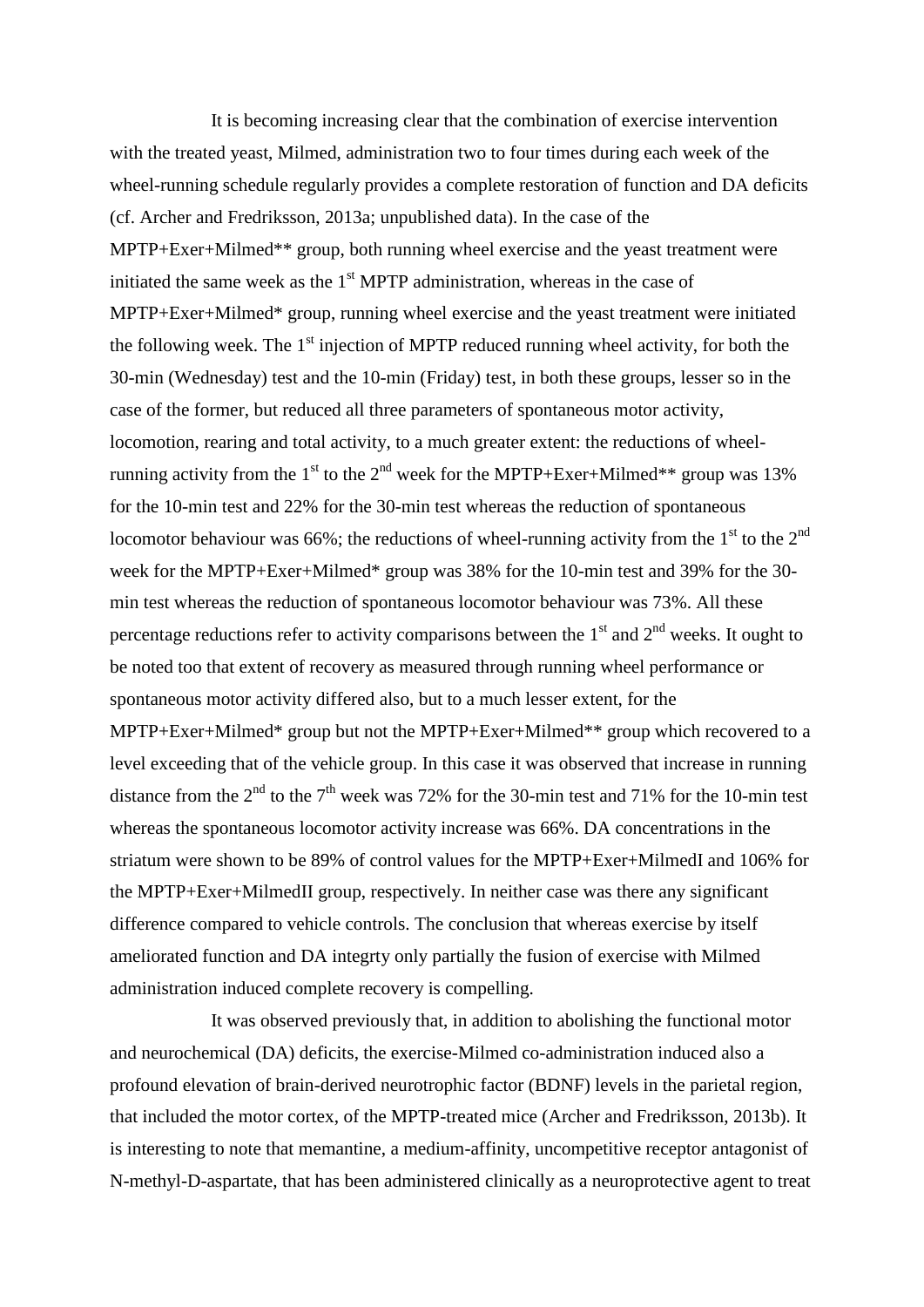Alzheimer's disease and PD, increased BDNF mRNA concentrations markedly in limbic cortex regions at clinically relevant doses (Marvanova et al., 2001).

## **References**

Alvarez-Erviti L, Couch Y, Richardson J, Cooper JM, Wood MJ (2011) [Alpha-synuclein](http://www.ncbi.nlm.nih.gov/pubmed/21255620)  [release by neurons activates the inflammatory response in a microglial cell line.](http://www.ncbi.nlm.nih.gov/pubmed/21255620) Neurosci Res 69, 337-342. doi: 10.1016/j.neures.2010.12.020.

Archer T (2011) Physical exercise alleviates debilities of normal aging and Alzheimer's disease. Acta Neurol Scand DOI: 10.1111 ⁄ j.1600-0404.2010.01412.x.

Archer T (2012) [Influence of physical exercise on traumatic brain injury deficits: scaffolding](http://www.ncbi.nlm.nih.gov/pubmed/22183422)  [effect.](http://www.ncbi.nlm.nih.gov/pubmed/22183422) Neurotox Res 21(4):418-34. doi: 10.1007/s12640-011-9297-0.

Archer T, Fredriksson A (2010) Physical exercise attenuates MPTP-induced deficits in mice. Neurotox Res 18, 313-327.

Archer T, Fredriksson A (2012) Delayed exercise-induced functional and neurochemical partial restoration following MPTP. Neurotox Res DOI: 10.1007/s12640-011-9261-z.

Archer T, Fredriksson A (2013a) The yeast product Milmed enhances the effects of physical exercise on motor performance and dopamine neurochemistry recovery in MPTP-lesioned mice. Neurotox Res DOI: 10.1007/s12640-013-9405-4.

Archer T, Fredriksson A (2013b) Pharmacogenomics and personalized medicine in Parkinsonism. In. "Pharmacogenomics", (Ed. D. Barh), Springer, 2013.

Archer T, Fredriksson A, Jonsson G, Lewander T, Mohammed AK, Ross SB, Söderberg U (1986) Central noradrenaline depletion antagonizes aspects of d-amphetamine-induced hyperactivity in the rat. Psychopharmacology 88, 141-146.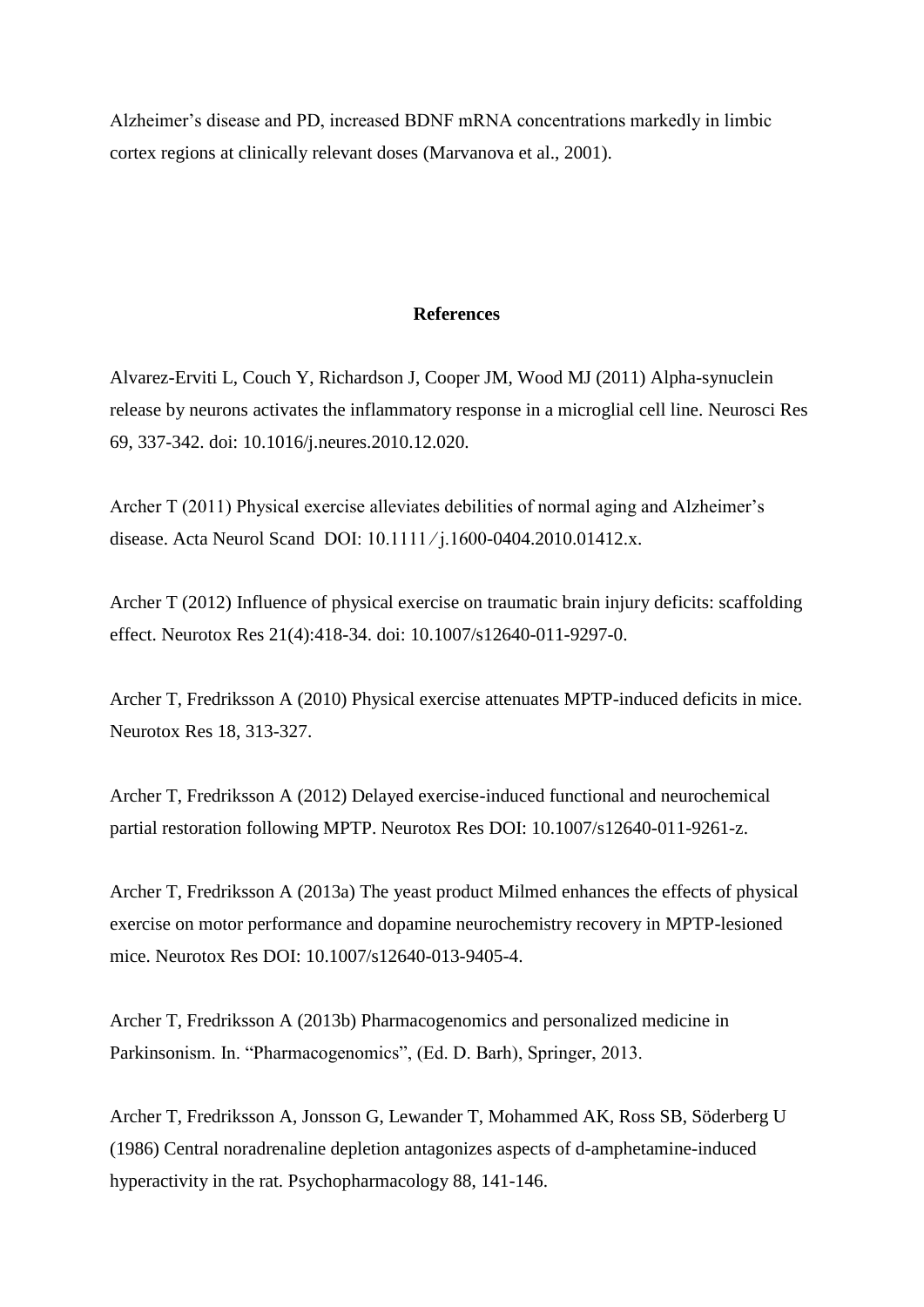Archer T, Fredriksson A, Schulz E, Kostrzewa RM (2011) Influence of physical exercise on neuroimmunological functioning and health: aging and stress. Neurotoxicity Research 20, 69- 83. DOI: 10.1007/s12640-010-9224-9.

Archer T, Johansson B, Fredriksson A (2011) Exercise alleviates Parkinsonism: clinical and laboratory evidence. Acta Neurolog Scand 123, 73-84. DOI: 10.1111/j.1600- 0404.2010.01360.x.

Archer T, Kostrzewa RM (2012) Physical exercise alleviates ADHD symptoms: regional deficits and developmental trajectory. Neurotox Res 21, 195-209. DOI: 10.1007/s12640-011- 9260.0.

Archer T, Svensson K, Alricsson M (2012) Physical exercise ameliorates deficits induced by traumatic brain injury. Acta Neurol Scand

Barrientos RM, Frank MG, Crysdale NY, Chapman TR, Ahrendsen JT, Day HE, Campeau S, Watkins LR, Patterson SL, Maier SF (2011) [Little exercise, big effects: reversing aging and](http://www.ncbi.nlm.nih.gov/pubmed/21832188)  [infection-induced memory deficits, and underlying processes.](http://www.ncbi.nlm.nih.gov/pubmed/21832188) J Neurosci 31, 11578-86. doi: 10.1523/JNEUROSCI.2266-11.2011.

Beal MF (2003) [Mitochondria, oxidative damage, and inflammation](http://www.ncbi.nlm.nih.gov/pubmed/12846981) in Parkinson's disease. Ann N Y Acad Sci 991, 120-131.

Björk L, Lindgren S, Hacksell U, Lewander T (1991) (S)-UH-301 antagonises (R)-8-OH-DPAT-induced cardiovascular effects in the rat. Eur J Pharmacol 199, 367-370.

Brienesse LA, Emerson MN (2013) Effects of resistence training for people with Parkinson's disease: a systematic review. J Am Med Dir Assoc 14, 236-241. DOI: 10- 1016/j.jamda.2012.11.012.

Chung YC, Kim SR, Park JY, Chung ES, Park KW, Won SY, Bok E, Jin M, Park ES, Yoon SH, Ko HW, Kim YS, Jin BK (2011) [Fluoxetine prevents MPTP-induced loss of](http://www.ncbi.nlm.nih.gov/pubmed/21288472)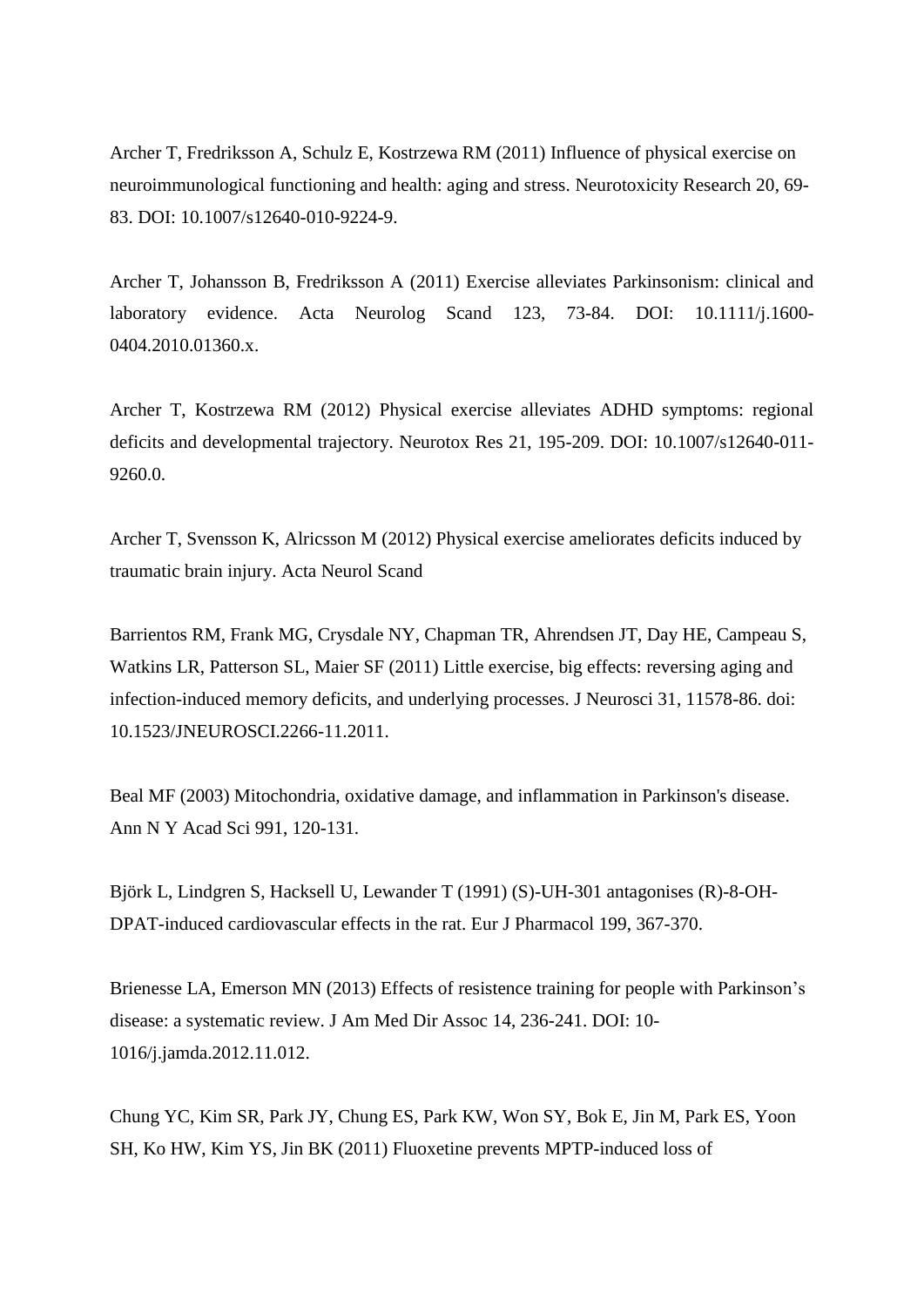[dopaminergic neurons by inhibiting microglial activation.](http://www.ncbi.nlm.nih.gov/pubmed/21288472) Neuropharmacology 60, 963-974. doi: 10.1016/j.neuropharm.2011.01.043.

Członkowska A, Kurkowska-Jastrzebska I, Członkowski A (2000) [Inflammatory changes in](http://www.ncbi.nlm.nih.gov/pubmed/10894230)  [the substantia nigra and striatum following MPTP](http://www.ncbi.nlm.nih.gov/pubmed/10894230) intoxication. Ann Neurol 48, 127.

Döbrössy MD, Dunnett SB (2003) Motor training effects on recovery of function after striatal lesions and striatal grafts. Exp Neurol 184, 274-284.

Döbrössy MD, Nikkhah G (2012) [Role of experience, training, and plasticity in the functional](http://www.ncbi.nlm.nih.gov/pubmed/23195425)  [efficacy of striatal transplants.](http://www.ncbi.nlm.nih.gov/pubmed/23195425) Prog Brain Res 200, 303-28. doi: 10.1016/B978-0-444-59575- 1.00014-4.

Earhart GM, Falvo MJ (2013) Parkinson disease and exercise. Compr Physiol 3, 833-848. DOI: 10.1002/cphy.c100047.

Eyre H, Baune BT (2012) [Neuroimmunological effects of physical exercise](http://www.ncbi.nlm.nih.gov/pubmed/21986304) in depression. Brain Behav Immun 26, 251-266. doi: 10.1016/j.bbi.2011.09.015.

Fredriksson A, Plaznik A, Sundström E, Jonsson G, Archer T (1990) MPTP-induced hypoactvity in mice: reversal by L-Dopa. Pharmacol Toxicol 67, 295-301.

Fredriksson A, Stigsdotter IM, Hurtig A, Ewalds-Kvist B, Archer T (2011) Running wheel activity restores MPTP-induced functional deficits. J Neural Transm 18, 407-420.

Gerecke KM, Jiao Y, Pani A, Pagala V, Smeyne RJ (2010) Exercise protects against MPTPinduced neurotoxicity in mice. Brain Res 1341, 72-83. DOI: 10.1016/j.brainres.2010.01.053.

Ghosh A, Roy A, Liu X, Kordower JH, Mufson EJ, Hartley DM, Ghosh S, Mosley RL, Gendelman HE, Pahan K (2007) [Selective inhibition of NF-kappaB activation prevents](http://www.ncbi.nlm.nih.gov/pubmed/18000063)  [dopaminergic neuronal loss in a mouse model of Parkinson's disease.](http://www.ncbi.nlm.nih.gov/pubmed/18000063) Proc Natl Acad Sci USA 104, 18754-1879.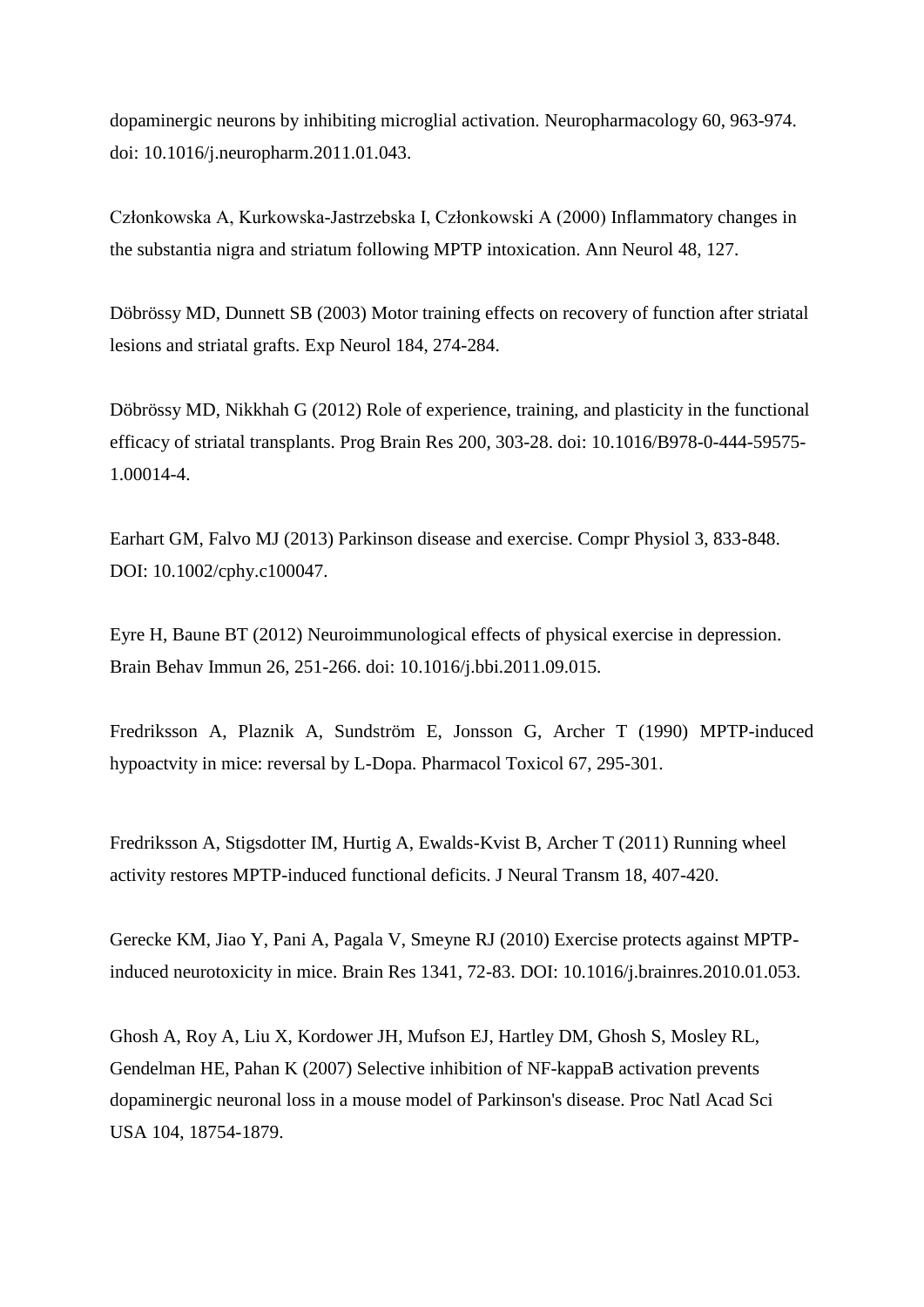Golant MB (1994) Physical laws of medicine and their use in the realization of living organisms with EHF radiation. Radiophys Quantum Electronics 37, 45-47.

Goralski KB, Renton KW (2004) Brain inflammation [enhances 1-methyl-4](http://www.ncbi.nlm.nih.gov/pubmed/15094308) [phenylpyridinium-evoked neurotoxicity in rats.](http://www.ncbi.nlm.nih.gov/pubmed/15094308) Toxicol Appl Pharmacol 196, 381-389.

Grazina R, Massaro J (2013) Physical exercise and Parkinson's disease: influence of symptoms, disease course and prevention. Rev Neurosci 24, 139-152. DOI: 10.1515/revneuro-2012-0087.

Hald A, Van Beek J, Lotharius J (2007) Inflammation [in Parkinson's disease: causative or](http://www.ncbi.nlm.nih.gov/pubmed/17612055)  [epiphenomenal?](http://www.ncbi.nlm.nih.gov/pubmed/17612055) Subcell Biochem 42, 249-279.

Hardy C, Cai H, Cookson MR, Gwinn-Hardy K, Singleton A (2006) Genetics of Parkinson's disease and parkinsonism. Ann Neurol 60, 389-398.

Heikkila RE, Sieber B-A, Manzino L, Sonsalla PK (1989) Some features of the nigrostriatal dopaminergic neurotoxin 1-methyl-4-phenyl-1,2,3,6-tetrahydropyridine (MPTP) in the mouse. Mol Chem Neuropathol 10, 171-183.

Holford N (2013) [Disease progression](http://www.ncbi.nlm.nih.gov/pubmed/23592038) and neuroscience. J Pharmacokinet Pharmacodyn. 2013 Apr 17. PMID: 23592038.

Jackson-Lewis V, Jakowec M, Burke RE, Przedborski S (1995) [Time course and morphology](http://www.ncbi.nlm.nih.gov/pubmed/8581558)  [of dopaminergic neuronal death caused by the neurotoxin 1-methyl-4-phenyl-1,2,3,6](http://www.ncbi.nlm.nih.gov/pubmed/8581558) [tetrahydrop](http://www.ncbi.nlm.nih.gov/pubmed/8581558)yridine. Neurodegeneration 4: 257-269.

Jonsson G, Sundström E, Mefford I, Olson L, Johnson S, Freedman R, Hoffer B (1985) [Electrophysiological and neurochemical correlates of the neurotoxic effects of 1-methyl-4](http://www.ncbi.nlm.nih.gov/pubmed/3877877) phenyl-1,2,3,6-tetrahydropyridine [\(MPTP\) on central catecholamine neurons in the mouse.](http://www.ncbi.nlm.nih.gov/pubmed/3877877) Naunyn Schmiedebergs Arch Pharmacol 331, 1-6.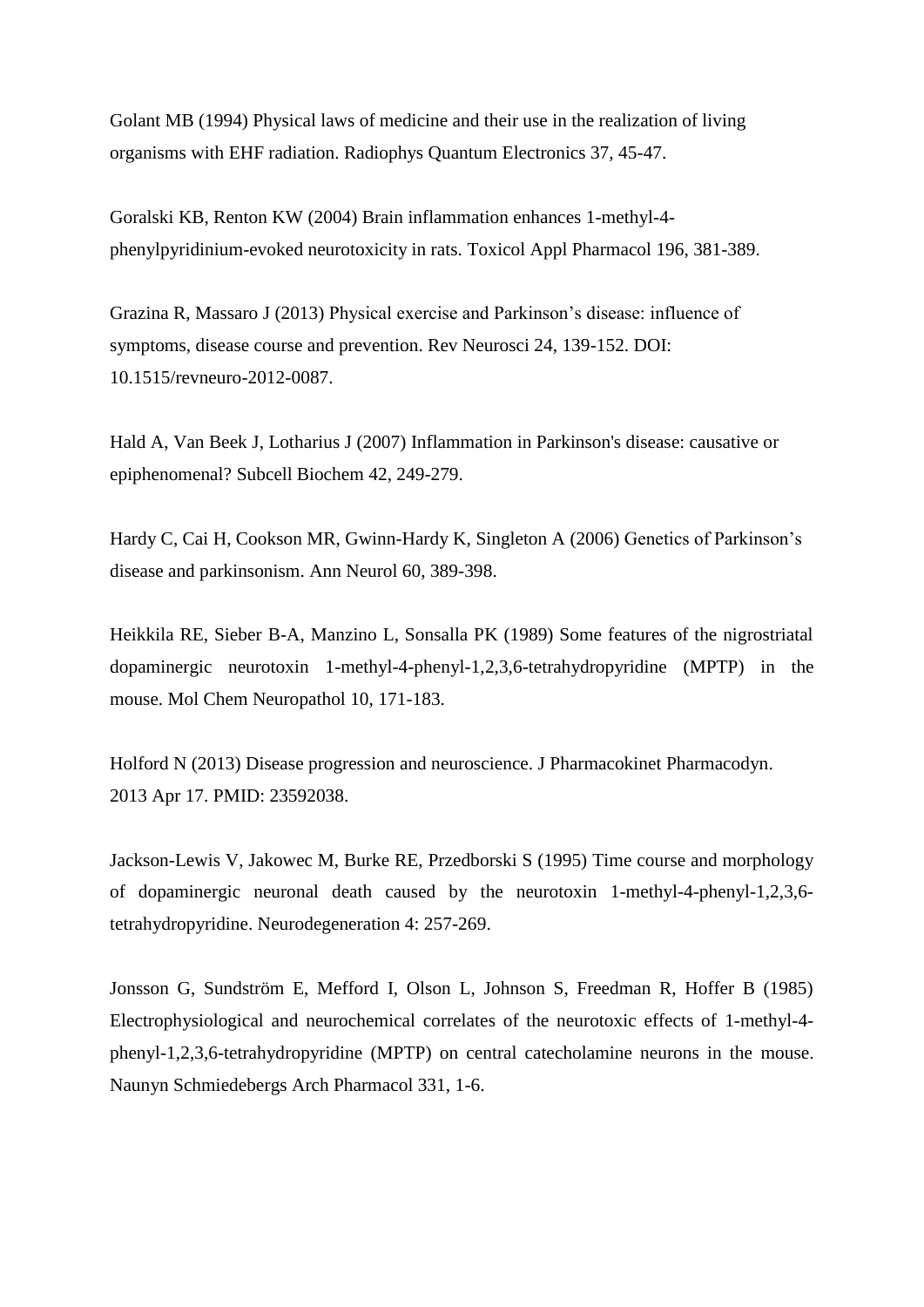Kim SE, Ko IG, Park CY, Shin MS, Kim CJ, Jee YS (2012) [Treadmill and wheel exercise](http://www.ncbi.nlm.nih.gov/pubmed/23128607) [alleviate lipopolysaccharide-induced short-term memory impairment by enhancing neuronal](http://www.ncbi.nlm.nih.gov/pubmed/23128607)  [maturation in rats.](http://www.ncbi.nlm.nih.gov/pubmed/23128607) Mol Med Rep doi: 10.3892/mmr.2012.1160.

Kim YS, Joh TH (2006) Microglia, major player in the brain inflammation: their roles in the pathogenesis of Parkinson's disease. Exp Mol Med 38, 333-347.

Kohman RA, DeYoung EK, Bhattacharya TK, Peterson LN, Rhodes JS (2012) [Wheel running](http://www.ncbi.nlm.nih.gov/pubmed/22056294)  attenuates microglia [proliferation and increases expression of a proneurogenic phenotype in](http://www.ncbi.nlm.nih.gov/pubmed/22056294)  [the hippocampus of aged mice.](http://www.ncbi.nlm.nih.gov/pubmed/22056294) Brain Behav Immun 26(5):803-10. doi: 10.1016/j.bbi.2011.10.006.

Kurkowska-Jastrzebska I, Wrońska A, Kohutnicka M, Członkowski A, Członkowska A (1999) [The inflammatory reaction following 1-methyl-4-phenyl-1,2,3, 6-tetrahydropyridine](http://www.ncbi.nlm.nih.gov/pubmed/10192776)  [intoxication in mouse.](http://www.ncbi.nlm.nih.gov/pubmed/10192776) Exp Neurol 156, 50-61.

Langston JW (1985) MPTP neurotoxicity: an overview and characterization of phases of toxicity. Life Sci 36, 201-206.

Lazzarini M, Martin S, Mitkovski M, Vozari RR, Stühmer W, Bel ED (2013) [Doxycycline](http://www.ncbi.nlm.nih.gov/pubmed/23595698)  [restrains glia and confers neuroprotection in a 6-OHDA Parkinson](http://www.ncbi.nlm.nih.gov/pubmed/23595698) model. Glia. doi: 10.1002/glia.22496.

Liu W, Sheng H, Xu Y, Liu Y, Lu J, Ni X (2013) Swimming exercise [ameliorates depression](http://www.ncbi.nlm.nih.gov/pubmed/23291157)[like behavior in chronically stressed rats: relevant to proinflammatory cytokines and IDO](http://www.ncbi.nlm.nih.gov/pubmed/23291157)  [activation.](http://www.ncbi.nlm.nih.gov/pubmed/23291157) Behav Brain Res 242, 110-116. doi: 10.1016/j.bbr.2012.12.041.

Liu Y, Yu H, Mohell N, Nordvall G, Lewander T, Hacksell U (1995) Derivatives of cis-2 amino-8-hydroxy-1-methyltetralin: mixed 5-HT1A-receptor agonists and dopamine D2 receptor antagonists. J Med Chem 38, 150-160.

Lofrumento DD, Saponaro C, Cianciulli A, De Nuccio F, Mitolo V, Nicolardi G, Panaro MA (2011) MPTP-induced neuroinflammation increases the expression of pro-inflammatory cytokines and their receptors in mouse brain. Neuroimmunomodulation 18, 79-88.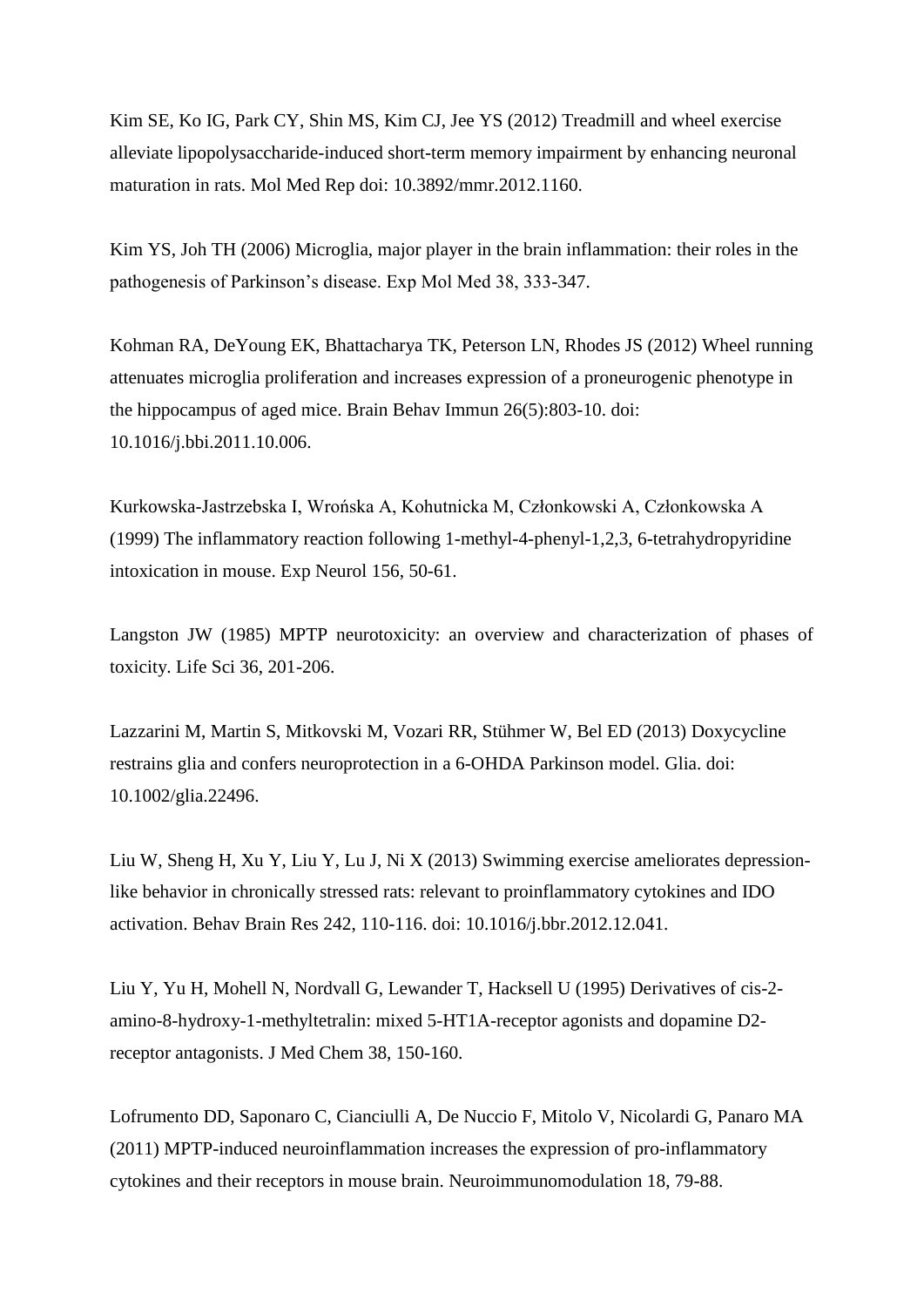Luchtman DW, Shao D, Song C (2009) [Behavior, neurotransmitters and inflammation](http://www.ncbi.nlm.nih.gov/pubmed/19410592) in three regimens of the MPTP [mouse model of Parkinson's disease.](http://www.ncbi.nlm.nih.gov/pubmed/19410592) Physiol Behav 98, 130-8. doi: 10.1016/j.physbeh.2009.04.021.

Marvanova M, Lakso M, Pirhonen J, Nawa H, Wong G, Castre´n E (2001) The neuroprotective agent memantine induces brain-derived neurotrophic factor and trkB receptor expression in rat brain. Mol Cell Neurosci 18, 247-258.

McGeer PL, McGeer EG (2004) Inflammation [and neurodegeneration in Parkinson's disease.](http://www.ncbi.nlm.nih.gov/pubmed/15109580) Parkinsonism Relat Disord 10 Suppl 1, S3-7.

McGhee DJ, Royle PL, Thompson PA, Wright DE, Zajicek JP, Counsell CE (2013) [A](http://www.ncbi.nlm.nih.gov/pubmed/23587062)  [systematic review of biomarkers for disease progression](http://www.ncbi.nlm.nih.gov/pubmed/23587062) in Parkinson's disease. BMC Neurol 13, 35.

Miller RL, James-Kracke M, Sun GY, Sun AY (2009) [Oxidative and inflammatory pathways](http://www.ncbi.nlm.nih.gov/pubmed/18363100)  [in Parkinson's disease.](http://www.ncbi.nlm.nih.gov/pubmed/18363100) Neurochem Res 34, 55-65. doi: 10.1007/s11064-008-9656-2.

Moon M, Kim HG, Hwang L, Seo JH, Kim S, Hwang S, Kim S, Lee D, Chung H, Oh MS, Lee KT, Park S (2009) [Neuroprotective effect of ghrelin in the 1-methyl-4-phenyl-1,2,3,6](http://www.ncbi.nlm.nih.gov/pubmed/19384567) [tetrahydropyridine mouse model of Parkinson's disease by blocking microglial activation.](http://www.ncbi.nlm.nih.gov/pubmed/19384567) Neurotox Res 15, 332-47. doi: 10.1007/s12640-009-9037-x.

Nagatsu T, Sawada M (2005) [Inflammatory process in Parkinson's disease: role for cytokines.](http://www.ncbi.nlm.nih.gov/pubmed/15777250) Curr Pharm Des 11, 999-1016.

Novikova L, Garris BL, Garris DR, Lau YS (2006) Early signs of neuronal apoptosis in the substantia nigra pars compacta of the progressive neurodegenerative mouse 1-methyl-4 phenyl-1,2,3,6-tetrahydropyridine/probenecid model of Parkinson's disease. Neuroscience 140, 67-76.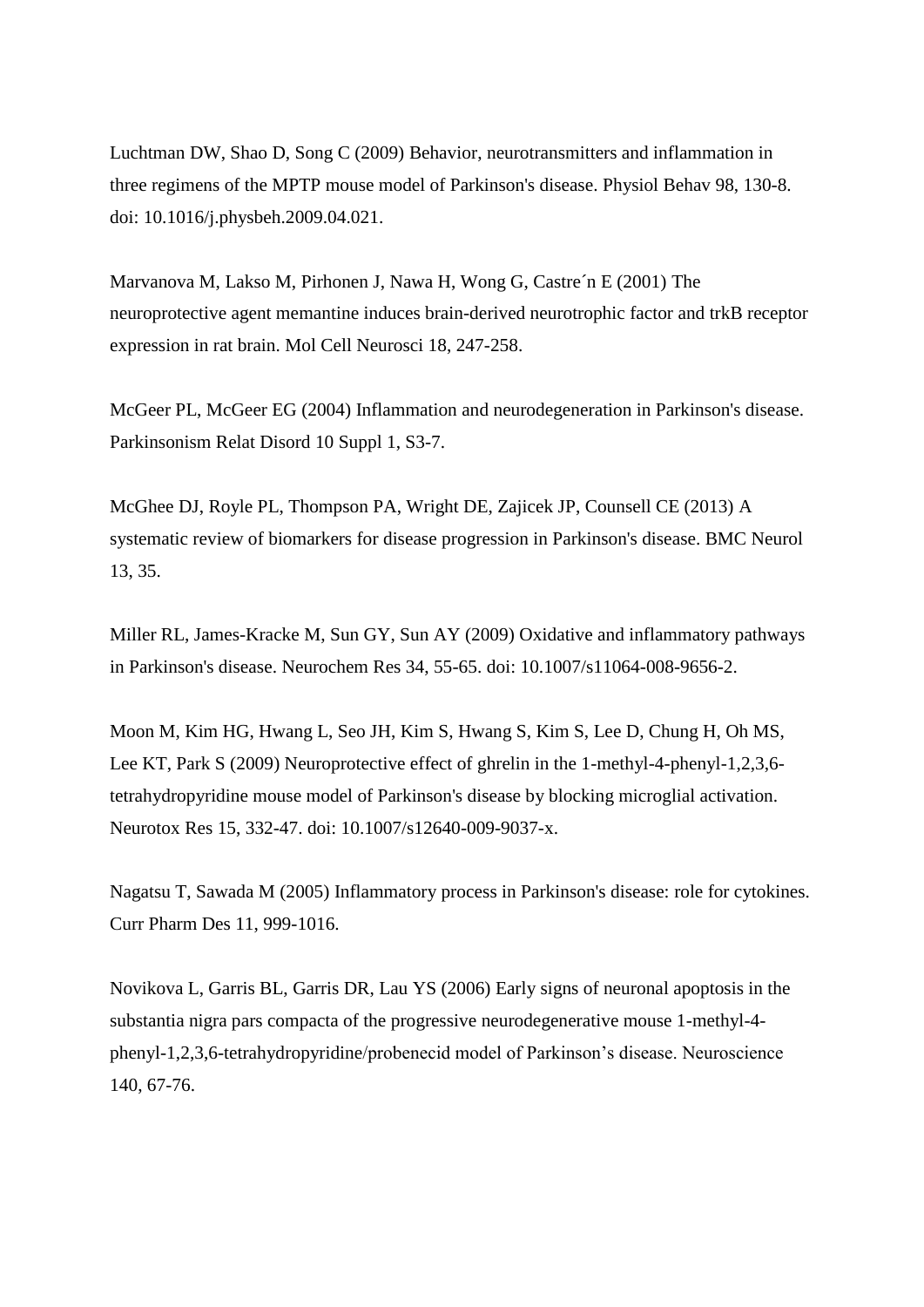Ödman T, Ödman N, Rabotchi E, Archer T (2013) Design experiments of a wireless performance measuring system for different sizes of mammals. Int J Commun Antenn Propag (IRECAP) Submitted.

Piao CS, Stoica BA, Wu J, Sabirzhanov B, Zhao Z, Cabatbat R, Loane DJ, Faden Al (2013) Late exercise [reduces neuroinflammation and cognitive dysfunction after traumatic brain](http://www.ncbi.nlm.nih.gov/pubmed/23313314) [injury.](http://www.ncbi.nlm.nih.gov/pubmed/23313314) Neurobiol Dis 54, 252-63. doi: 10.1016/j.nbd.2012.12.017.

Roy A, Ghosh A, Jana A, Liu X, Brahmachari S, Gendelman HE, Pahan K (2012) [Sodium](http://www.ncbi.nlm.nih.gov/pubmed/22723850)  [phenylbutyrate controls neuroinflammatory](http://www.ncbi.nlm.nih.gov/pubmed/22723850) and antioxidant activities and protects [dopaminergic neurons in mouse models of Parkinson's disease.](http://www.ncbi.nlm.nih.gov/pubmed/22723850) PLoS One 7(6):e38113. doi: 10.1371/journal.pone.0038113.

Sonsalla PK, Heikkila RE (1986) The influence of dose and dosing interval on MPTP-induced dopaminergic neurotoxicity in mice. Eur J Pharmacol. 129, 339-345.

Soreq L, Ben-Shaul Y, Israel Z, Bergman H, Soreq H (2012) [Meta-analysis of genetic and](http://www.ncbi.nlm.nih.gov/pubmed/22198569)  [environmental Parkinson's disease models reveals a common role of mitochondrial protection](http://www.ncbi.nlm.nih.gov/pubmed/22198569)  [pathways.](http://www.ncbi.nlm.nih.gov/pubmed/22198569) Neurobiol Dis 45, 1018-1030. doi: 10.1016/j.nbd.2011.12.021.

Sundström E, Fredriksson A, Archer T (1990) Chronic neurochemical and behavioural changes in MPTP-lesioned C57 BL/6 mice: a model for Parkinson's disease. Brain Res 528, 181-188.

Sung YH, Kim SC, Hong HP, Park CY, Shin MS, Kim CJ, Seo JH, Kim DY, Kim DJ, Cho HJ (2012) Treadmill exercise ameliorates dopaminergic neuron loss through suppressing microglial activation in Parkinson's disease mice. Life Sci 91, 1309-1316.

Tufekci KU, Meuwissen R, Genc S, Genc K (2012) Inflammation [in Parkinson's disease.](http://www.ncbi.nlm.nih.gov/pubmed/22814707) Adv Protein Chem Struct Biol 88, 69-132. doi: 10.1016/B978-0-12-398314-5.00004-0.

Tuon T, Valvassori SS, Lopes-Borges J, Luciano T, Trom CB, Silva LA, Quevedo J, Souza CT, Lira FS, Pinho RA (2012) [Physical training exerts neuroprotective effects in the](http://www.ncbi.nlm.nih.gov/pubmed/23041759)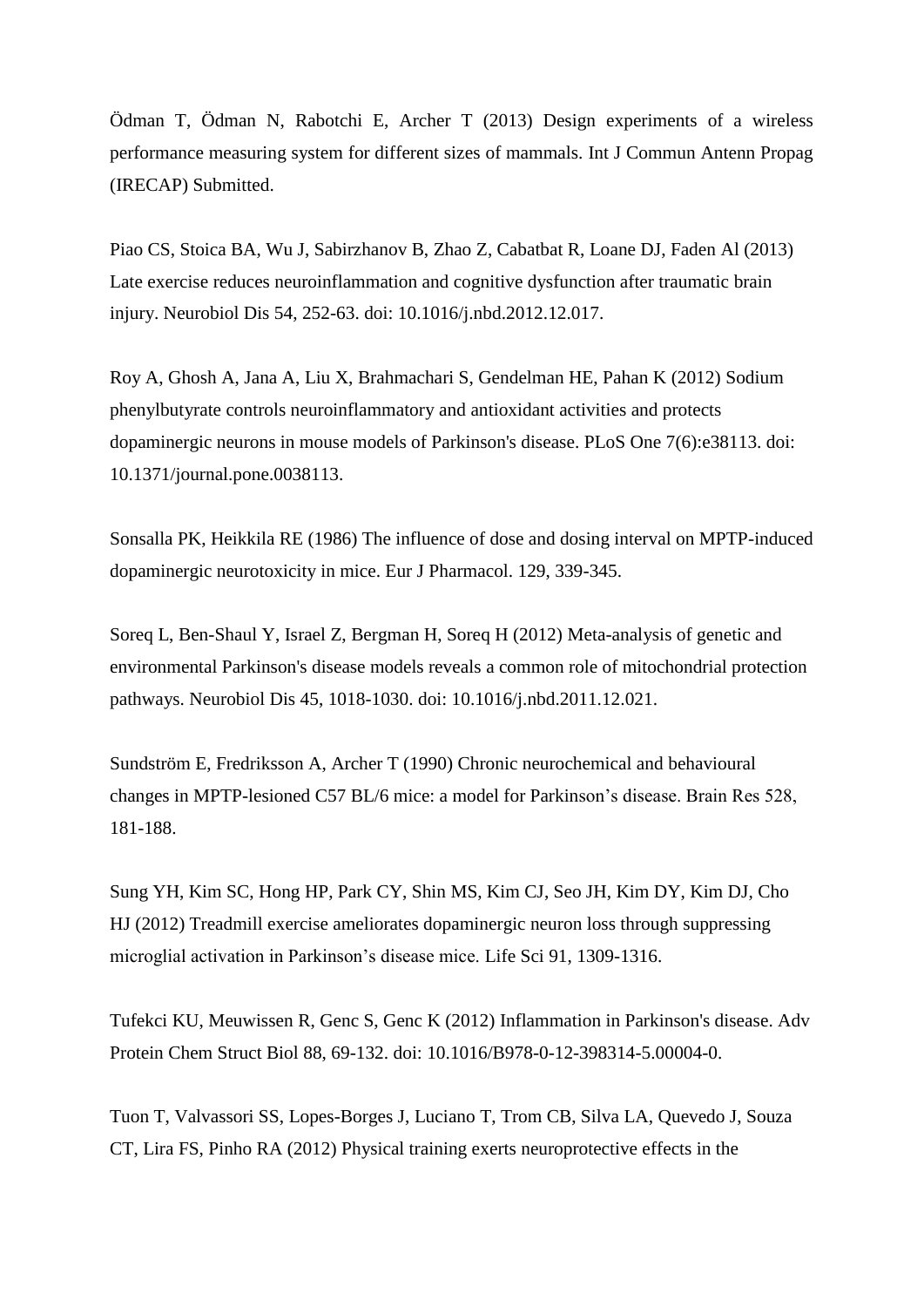[regulation of neurochemical factors in an animal model of Parkinson's disease.](http://www.ncbi.nlm.nih.gov/pubmed/23041759) Neuroscience 227, 305-312. DOI: 10.1016/j.neuroscience.2012.09.063.

Zigmond MJ, Cameron JL, Hoffer BJ, Smeyne RJ (2012) Neurorestoration by physical exercise: moving forward. Parkinson and Rel Disord 1851, S147-S150.

Zigmond MJ, Cameron JL, Leak RK, Mirnics K, Russell VA, Smeyne RJ, Amith AD (2009) Triggering endogenous neuroprotective processes through exercise in models of dopamine deficiency. Parkinson and Rel Disord 1553, S42-S45.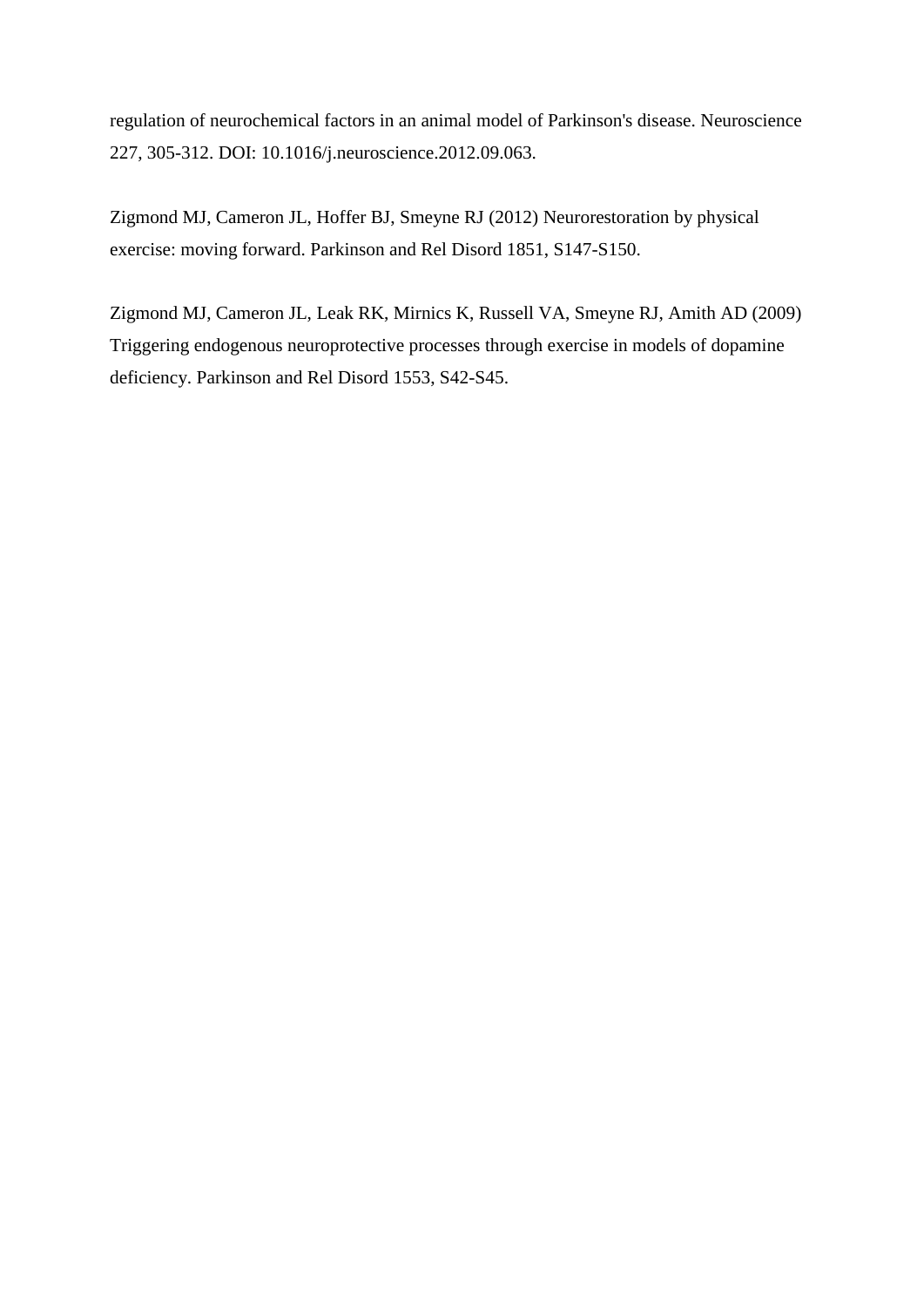

Figure 1. Computerized running wheels used for the 30-min or 10-min exercise sessions and for registration of number of revolutions/session from which was derived distance run.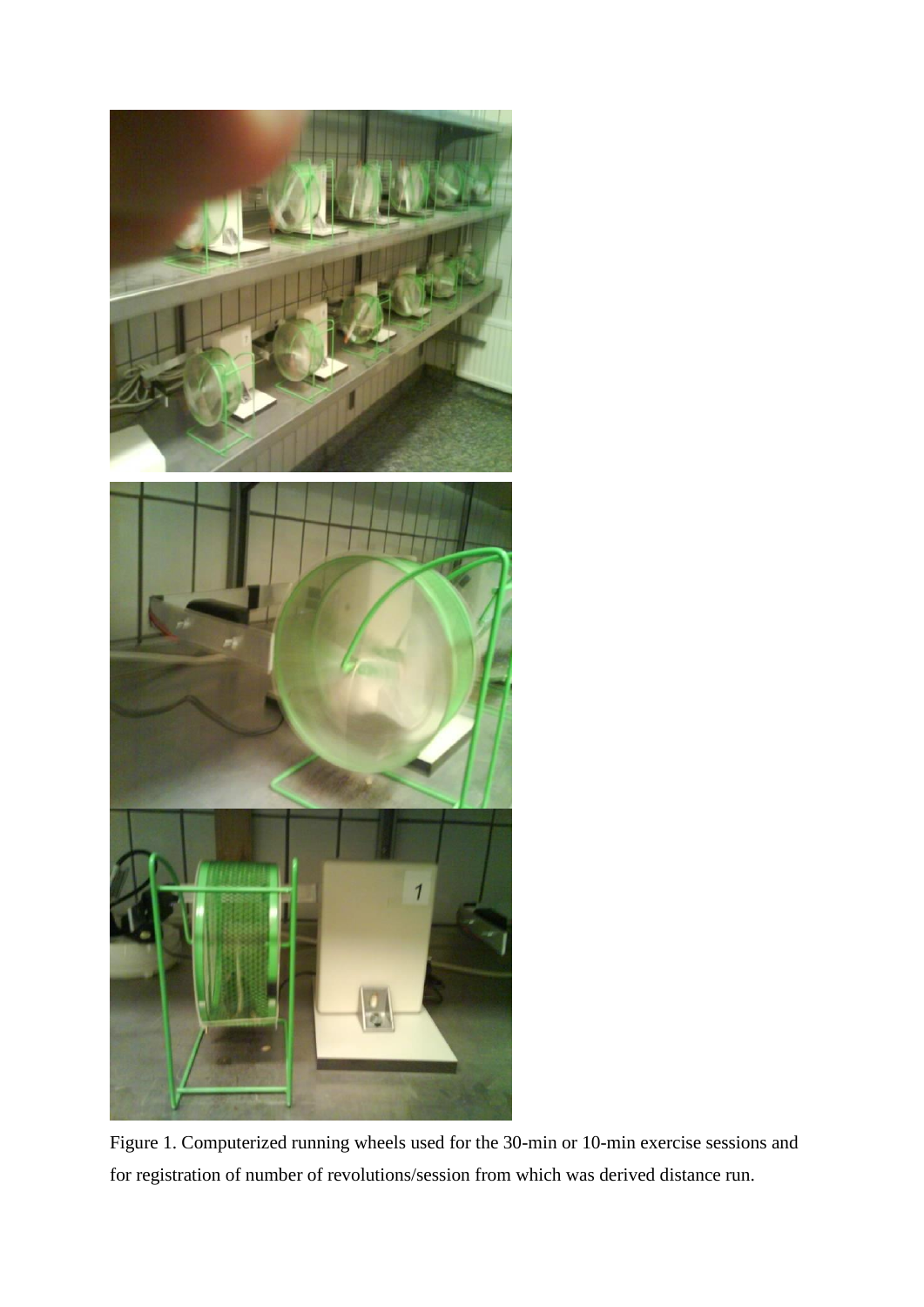Figure 2. Mean distance (SD) run (above) and mean number of rotations (SD) by MPTP mice given four-day/week access (MPTP+Exercise) or only one day/week access (Wednesdays, MPTP), and either Milmed (Yeast) treatment or not, and vehicle-treated mice, during the 10 min running test prior to testing of spontaneous motor activity in the ADEA test chambers.

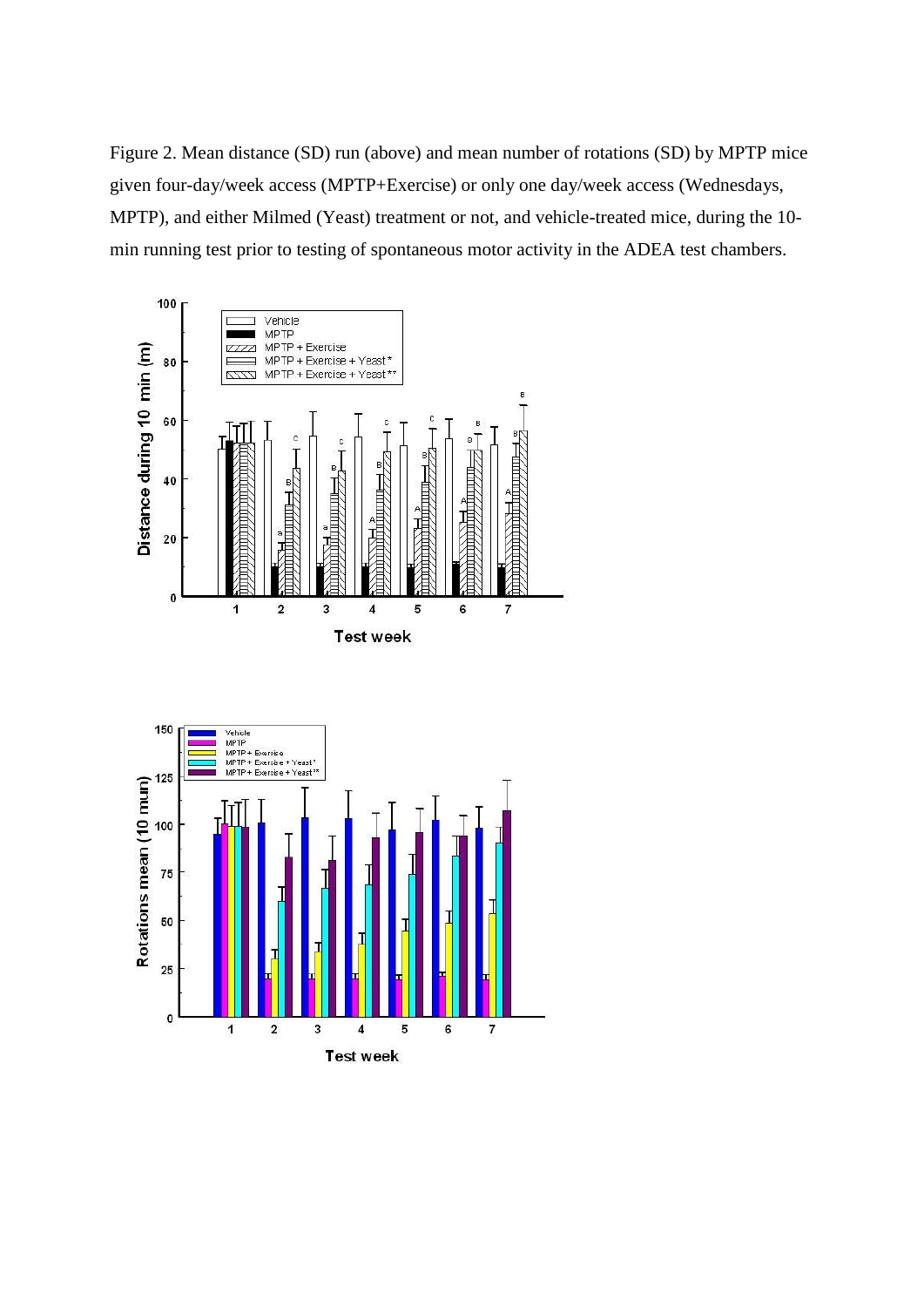Figure 3. Mean distance (SD) run by MPTP mice given four-day/week access (MPTP+Exercise) or only one day/week access (Wednesdays, MPTP), and either Milmed (Yeast) treatment or not, and vehicle-treated mice, during the 30-min Wednesday tests.

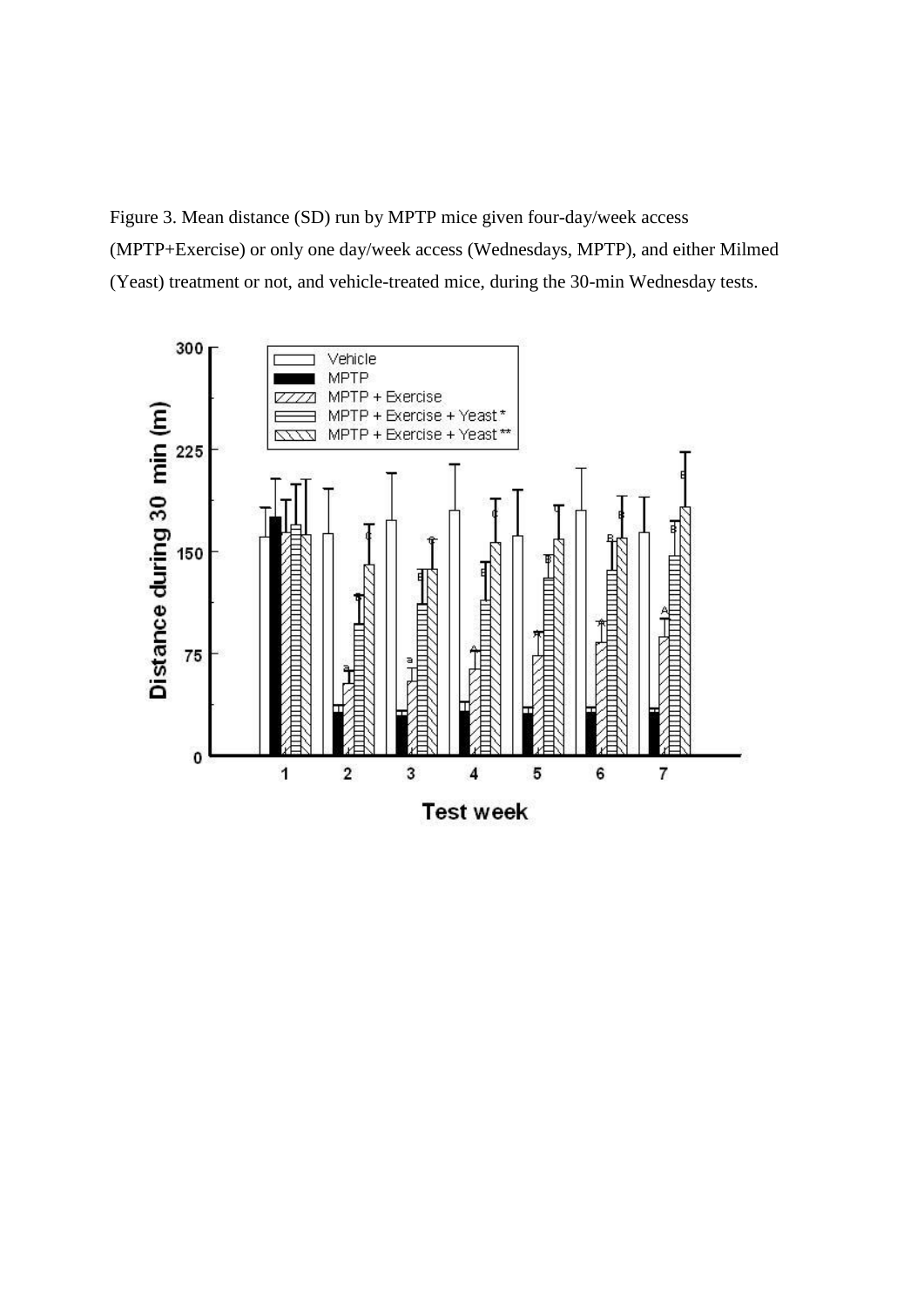Figure 4. Mean Locomotion, Rearing and Total activity over 60-min in the motor activity test boxes (on Fridays) by MPTP mice given four-day/week access (MPTP+Exercise) or only one day/week access (Wednesdays, MPTP), and either Milmed (Yeast) treatment or not, and vehicle-treated mice.

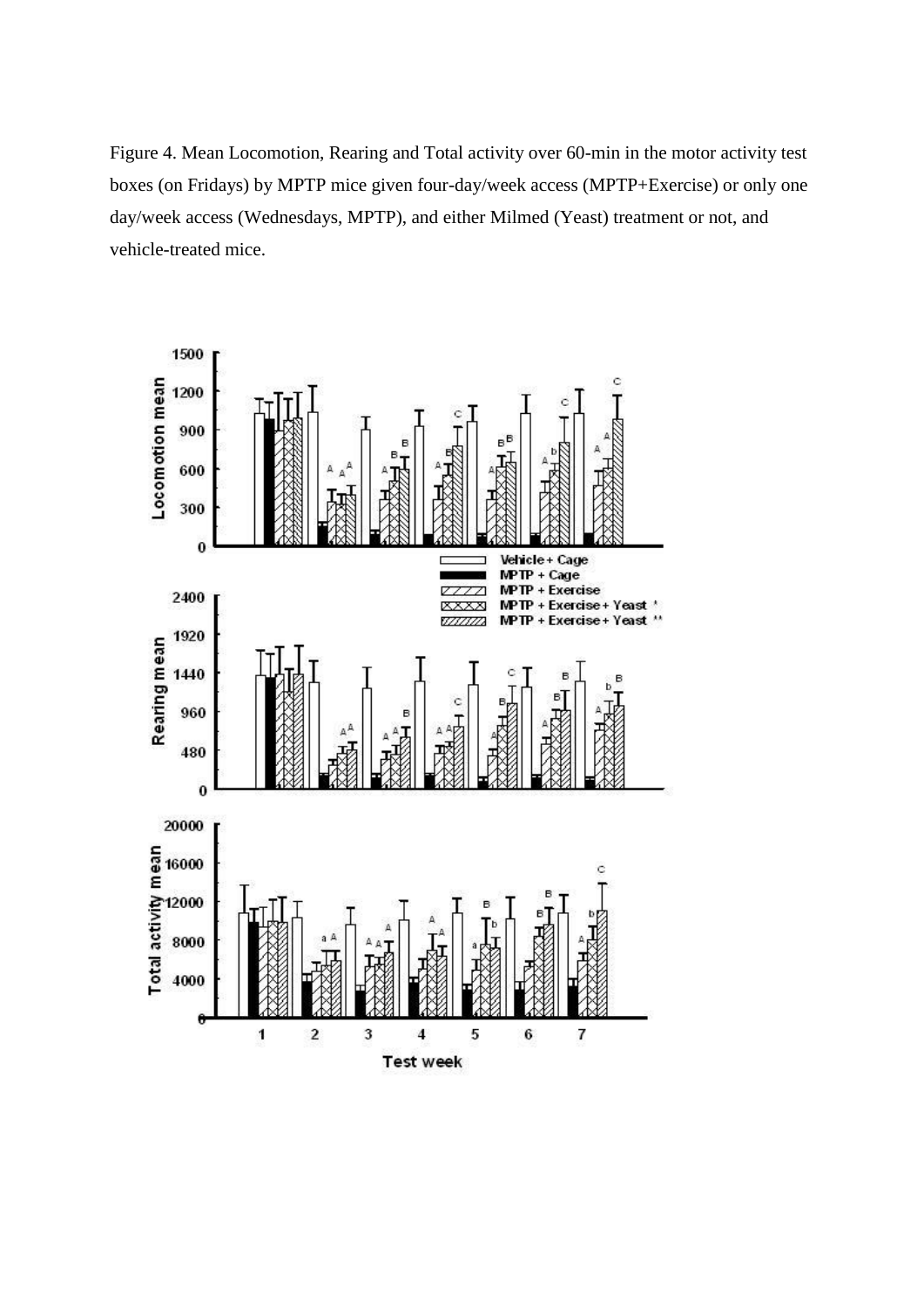Figure 5. Mean (SD) locomotion, rearing and total activity counts for each of the five groups: Vehicle, MPTP, MPTP+Exercise, MPTP+Exercise+MilmedI (MPTP+Exercise+Yeast\*) and MPTP+Exercise+MilmedII (MPTP+Exercise+Yeast\*\*) over 180-min test sessions for L-Dopa-induced activity at testing day (Fridays) during Week 7 only. For locomotion, MPTP+cage  $\langle$  MPTP+Exercise; A versus MPTP+Exercise ( $p$   $\langle$  0.01), a  $p$   $\langle$  0.05.



L-Dopa induced behaviour test week 7